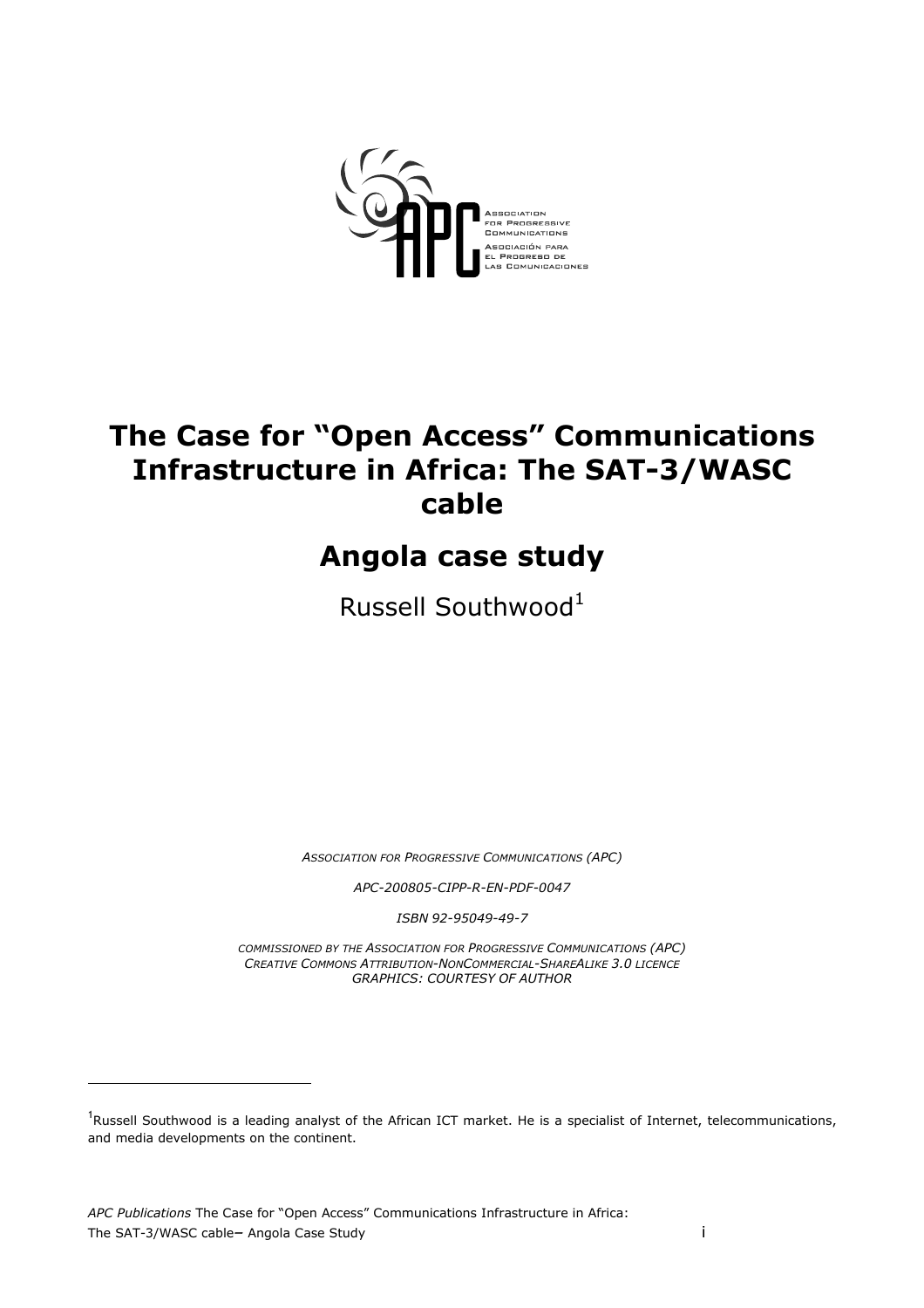# Table of Contents

| 1              |     |                                                   |  |
|----------------|-----|---------------------------------------------------|--|
| 2              |     |                                                   |  |
|                |     |                                                   |  |
|                |     |                                                   |  |
|                |     |                                                   |  |
|                |     |                                                   |  |
|                |     | 223                                               |  |
|                | 2.3 |                                                   |  |
|                | 2.4 |                                                   |  |
|                |     |                                                   |  |
|                | 3.1 |                                                   |  |
|                | 32  |                                                   |  |
|                | 33  |                                                   |  |
| $\overline{4}$ |     |                                                   |  |
|                | 4.1 |                                                   |  |
|                | 4.2 |                                                   |  |
|                | 4.3 | Investment and business environment in Angola  23 |  |
|                | 4.4 |                                                   |  |
|                | 4.5 |                                                   |  |
| 5              |     |                                                   |  |
| 6              |     |                                                   |  |
| 7              |     |                                                   |  |
|                |     |                                                   |  |

# List of Tables

| Table 3: Existing and projected growth in voice traffic in minutes (2002-2010)19 |  |
|----------------------------------------------------------------------------------|--|

# List of Figures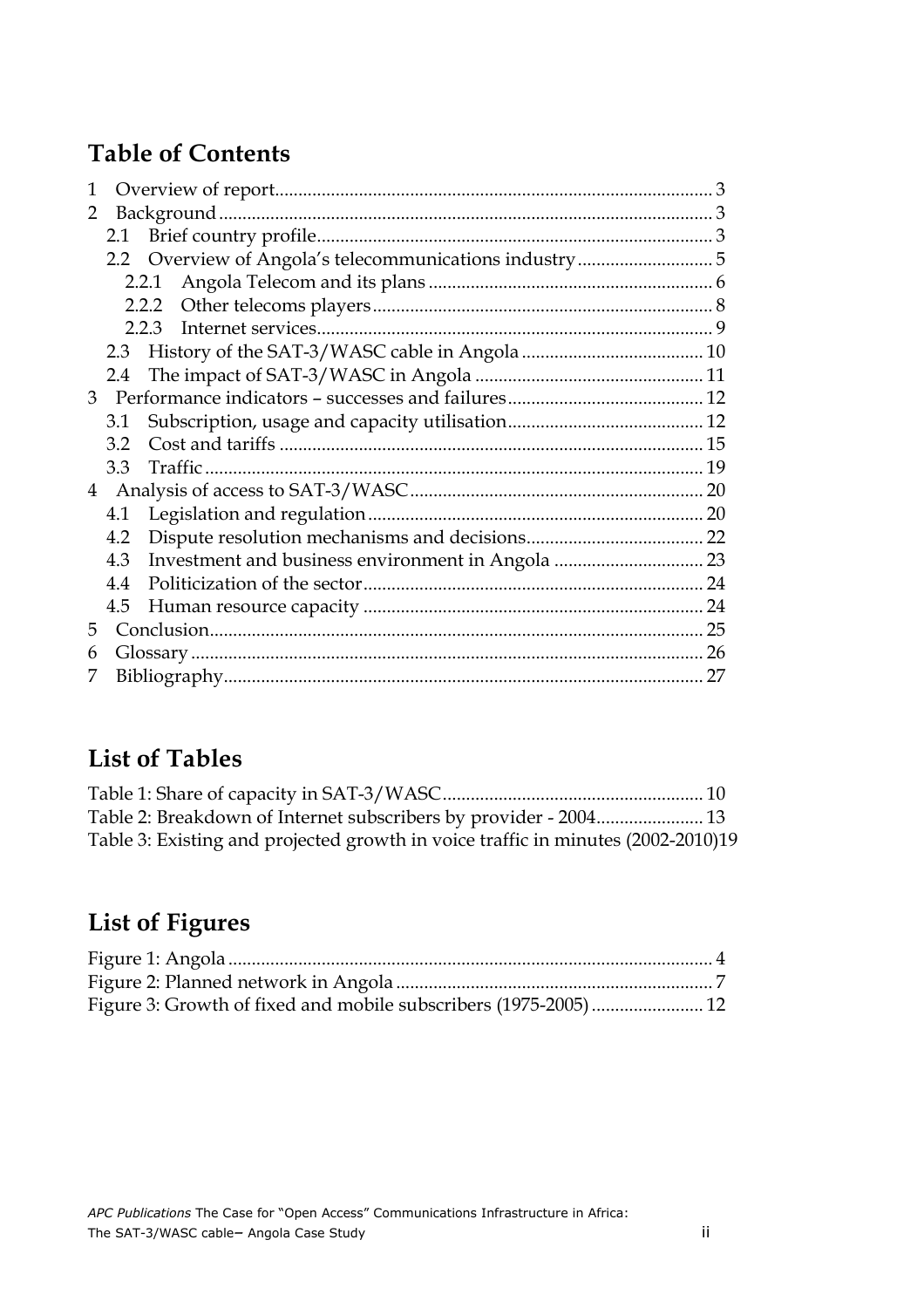# **1 Overview of report**

This report examines the impact the submarine fibre optic cable known as South Atlantic 3/West Africa Submarine Cable (SAT-3/WASC) has had on the telecommunications market in Angola. It is one of four similar reports commissioned by the Association for Progressive Communications (APC) in November 2006 – the three other countries researched being Cameroon, Ghana and Senegal. A primer that synthesizes the results of the four studies is available for download from APC's website (www.apc.org).

This report focuses solely on the 'Africa section' of the submarine cable - i.e. South Atlantic 3/West Africa Submarine Cable - which also includes a South African-Far East connection (SAFE). (In its entirety, the rather cumbersome acronym for the cable is SAT-3/WASC/SAFE).

The report presents data gathered through in-country interviews with various market players and stakeholders, including performance indicators such as subscriber numbers for different types of services, usage figures, and pricing at the retail and the wholesale level.

Detailed comparisons are made to satellite as an alternative means of access to international bandwidth, and the report identifies how the two mediums have influenced each other in terms of pricing and subscription levels. The report also looks at the environment for access to the SAT-3/WASC cable in terms of regulation and licensing, as well as the general business environment in Angola's telecoms sector.

# **2 Background**

## **2.1 Brief country profile**

Angola is the largest country in southern Africa outside South Africa, with an area of 1.2 million sq km. It is bordered by Namibia in the south, Zambia in the east, and the Democratic Repubic of the Congo (DRC) in the north. It is divided into 18 provinces, six of which are situated along the coastline, which is the part of the country with the highest population density. It has a population of 15.94-million, of which around 10-million live in its main towns and cities, with around four million in the capital Luanda. In 2004 Angola had an adult literacy rate of 67%.

The country is a former Portuguese colony and has inherited its legal framework from its past colonial power. At independence in 1975, a civil war started between three competing guerrilla movements: the FNLA, the MPLA and UNITA. This war ended in 2002 with the killing of UNITA's leader Jonas Savimbi. After this, a unity government, led by the MPLA, was formed.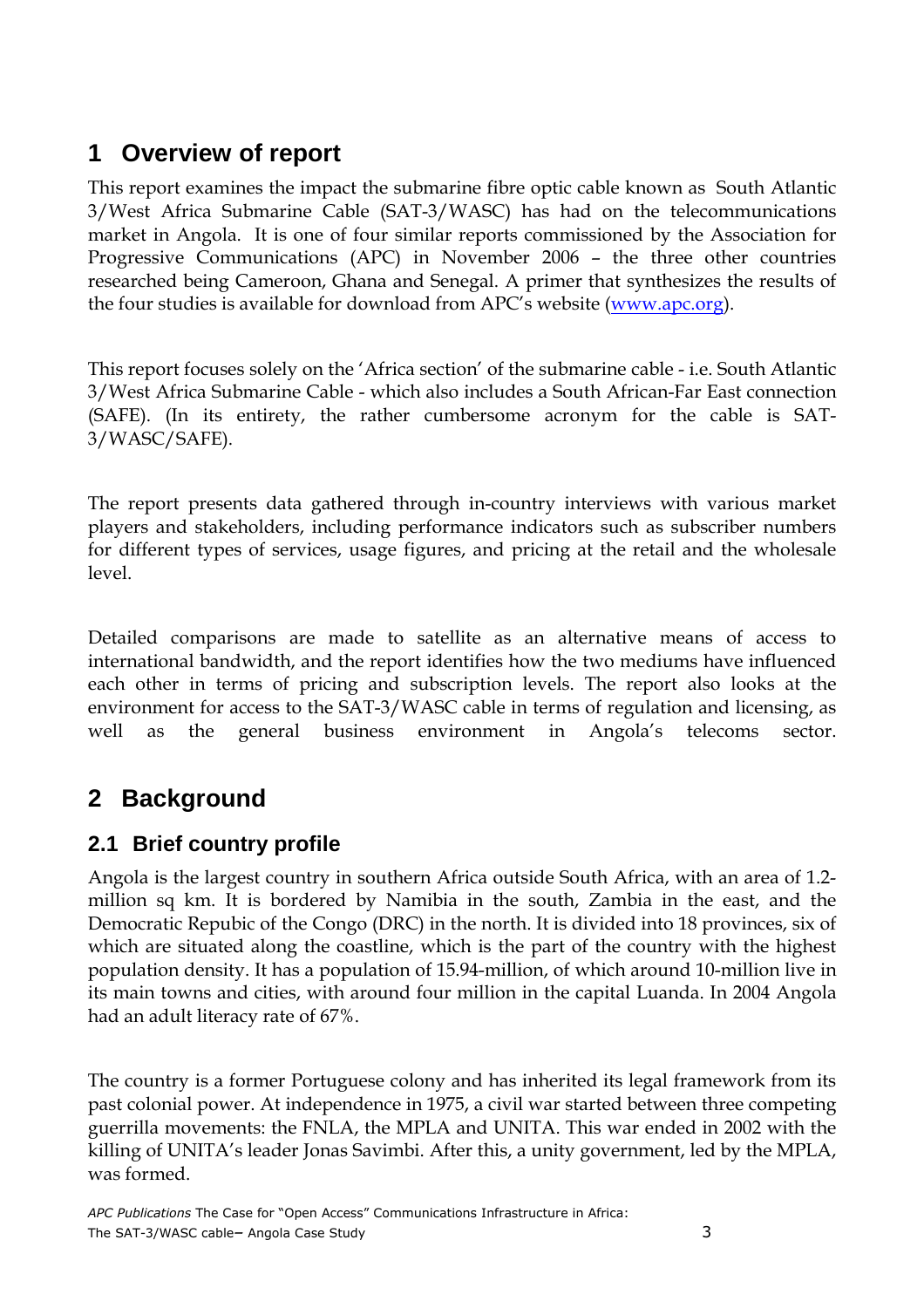The war wrecked a great deal of Angola's physical infrastructure, including its telephone and railway networks, and distrupted the country's social infrastructure. Only a small part of the country has access to electricity. The civil war also accelerated urbanisation: only 20% of the population were in towns and cities in 1975, compared to 50% in 2005.

Angola potentially has one of the most prosperous economies in Africa. After Nigeria, it is the most significant oil producer in sub-Saharan Africa, producing between 900,000 to one million barrels a day. Most of the oil extracted is of a very high quality and sells well to a wide range of buyers. Oil extraction from offshore and coastal fields between Luanda and Cabinda accounts for more than 90% of its foreign earnings, and escalating oil prices have improved the underlying financial position of the country. The Chinese have formed a close relationship with the Angolan government on the basis of its need for oil. In 2005 the Chinese government gave Angola a US\$2-billion line of credit to rebuild its public infrastructure. There are also plans to build a refinery in Lobito to process oil from across Africa. Besides oil, Angola has mineral resources including diamonds, fertile agricultural land, hydro-electricity potential and marine fish resources.



In the run-up to forthcoming elections in 2009, the government has been investing heavily in restoring the country's infrastructure. This spending has led to annual economic growth of 15%. One example of infrastructural spending is the improvements made to the road connecting Angola to its neighbour in the south, Namibia. The combination of this spending and the effects of oil development on the economy have made Angola one of the most high-cost economies on the continent.

Despite the opening of new shops in the capital, the local market for anything but basic goods remains small. One estimate made in 2004 put the total number of households able to afford anything more than basic food and clothes at only 150,000. While that number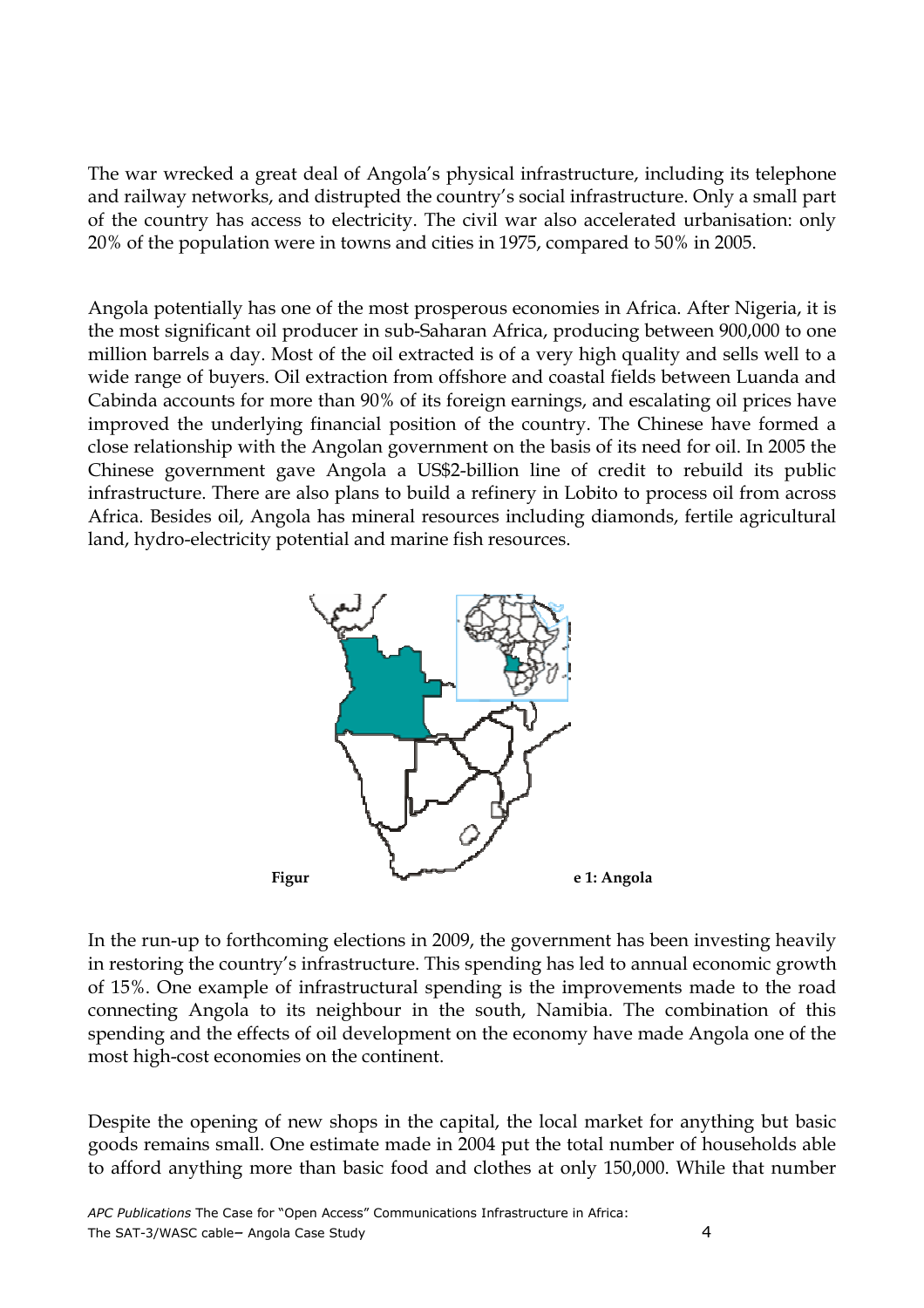has undoubtedly grown over the last three years, it still remains a relatively small market in terms of available disposable income for consumer goods. That said, a much wider range of people now have access to mobile phones, televisions and cars in the capital Luanda<sup>2</sup>

## **2.2 Overview of Angola's telecommunications industry**

At independence in 1975, two entities were responsible for telecommunications: the Post, Telegraph, and Telephone (PTT) agency was responsible for local and national traffic and also dealt with post, and the other (CPRM Marconi) handled all international traffic. The latter was nationalized in 1977 and renamed Empresa Publica Telecommunicacoes (EPTEL).

In 1980, EPTEL was separated into two entities, one responsible for telecommunications (Empresa Nacional de Telecomunicações (ENATEL)) and the other for postal activities (Empresa Nacional de Correios e Telégrafos (ENCT)). The latter operated only domestic telecommunications. Legislation passed in 1992 led to the formation of Angola Telecom, after a merger of EPTEL and ENATEL.

Angola Telecom, which has a presence in all 18 provinces in the country, had a monopoly in the telecommunications market (fixed and mobile) up to April 2001, when the leading privately owned GSM operator, Unitel, started its operation. This was the beginning of the liberalisation of the sector in Angola. Four fixed-line licences were issued, to Mercury Telecommunications Services (now MS Telecom), Mundo Startel, Nexus (now part of MS Telecom), and Wezacom in 2001, with the objective of expanding the base of operators in rural and suburban areas. Six years later, Mundo Startel planned to start operations in Autumn 2007, having been delayed through a combination of changing business plans and a degree of obstructiveness from Angola Telecom. Wezacom is effectively defunct, having failed to raise the required investment finance.

Up until 1999, all policy and regulatory issues in the sector were dealt with by the Ministry of Transport and Communications. Bill 12/99 (June 25, 1999) established the Angolan National Institute of Communications (INACOM) that has both financial and administrative autonomy from the ministry.

 $\overline{a}$ 

<sup>2</sup> Unfortunately there is no reliable, up-to-date data to demonstrate this, but from a wide range of personal observations (for example, the number of satellite TV dishes) and different interviews, this would appear to be true.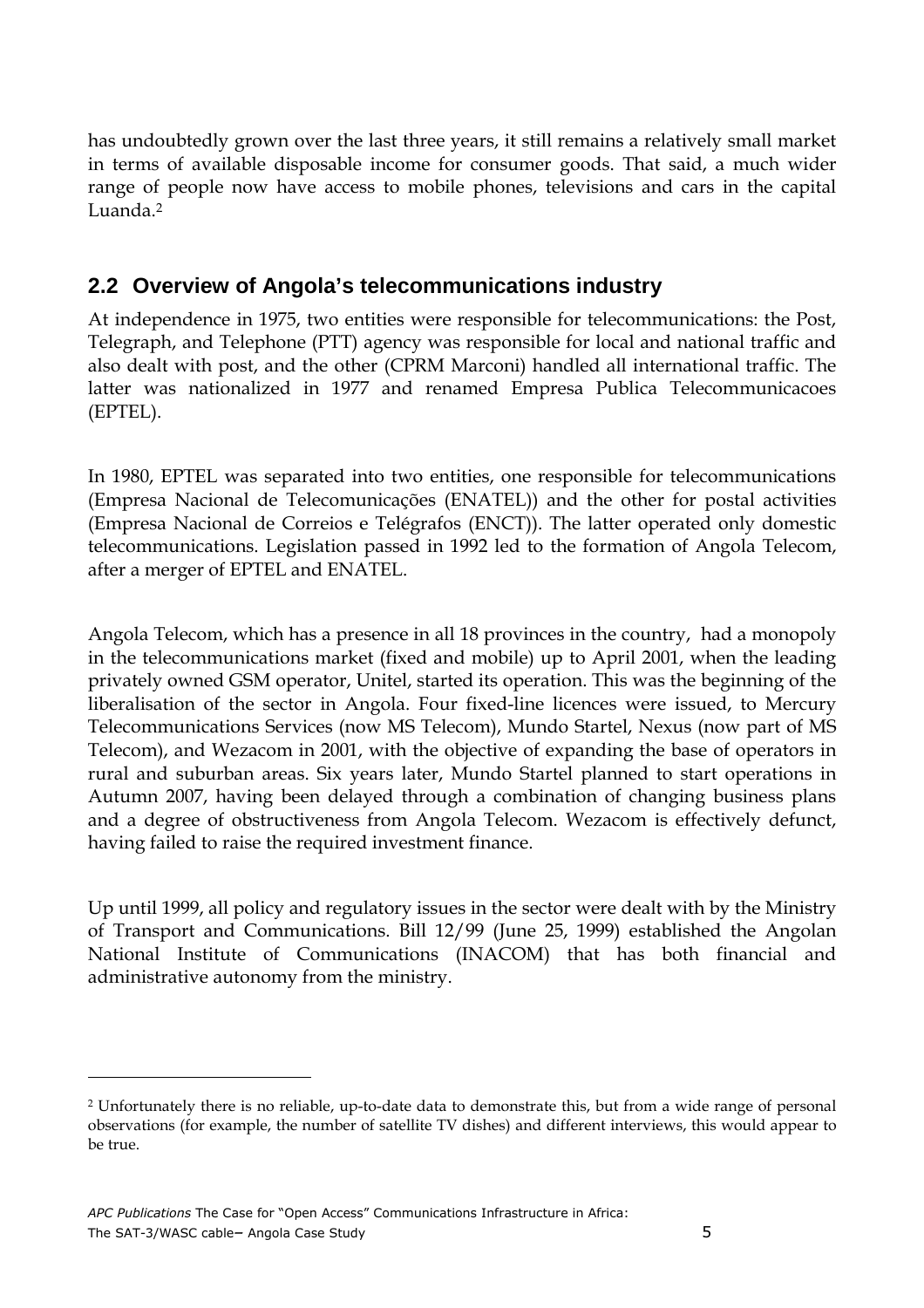#### **2.2.1 Angola Telecom and its plans**

In the early 1980s Angola Telecom set up a network linking all of the 18 provincial capitals, but most of it was destroyed with the renewed outbreak of war in the mid-1990s. In June 2006 Angola Telecom was operating around 100,000 fixed lines (compared to 65,000 in 1999), with a fixed-line teledensity of just 0.68%, well below the African average. Two thirds of these lines are in Luanda, with few subscribers in the provinces: for example, Huambo had only 3,583 subscribers in 2005. Angola Telecom also has both a mobile subsidiary (Movicel) and one offering cable TV services (TV Cabo).

Given the size of Angola and the destruction wrought by war, satellite is the most immediate means available for creating a national backbone. Angola Telecom's subsidiary, Angosat, which uses space rented from Intelsat, provides this backbone using earth stations in each of the country's 18 provinces. About 90% of the Angosat traffic is either to or from the capital Luanda. The rest of the traffic is inter-provincial and currently requires a double hop via Luanda. Where towns and cities are close together, these are joined by microwave link. Examples of this include: Luanda-Ndale-Malange; Luanda-Caxito; and Luanda-Conda-Muambo-Kuito.

The company has a network development plan that runs from 2001-2015. In the initial phases of reconstructing the network, Angola Telecom received donor money from a wide range of sources including France, Italy, Norway and Japan. However, these individual donor contributions do not seem to have been well knitted into an overall plan, despite the existence of an umbrella infrastructure plan. In June 2007 the Government Gazette announced the signature of a US\$167-million contract to complete the entire fibre network shown in Figure 2 below. As the incumbent, Angola Telecom retains a monopoly on the international gateway. Although it has ambitious plans to build a national fibre backbone, these have only slowly been implemented.

Angola Telecom has five major projects that it has allocated US\$200-million to over the next five years (from 2007) and is working with Siemens on the fibre optic routes. It is planning local loop delivery projects using WiMax which it aimed to introduce in 2008. It also planned to introduce public Wi-Fi hotspots in autumn 2007.

The overall aim is to create a fibre network that connects all 18 provincial capitals, using a series of intersecting circles that allows for redundancy. A key route (ADONES) would be along the coast of the country with eight landing points planned for a domestic submarine cable.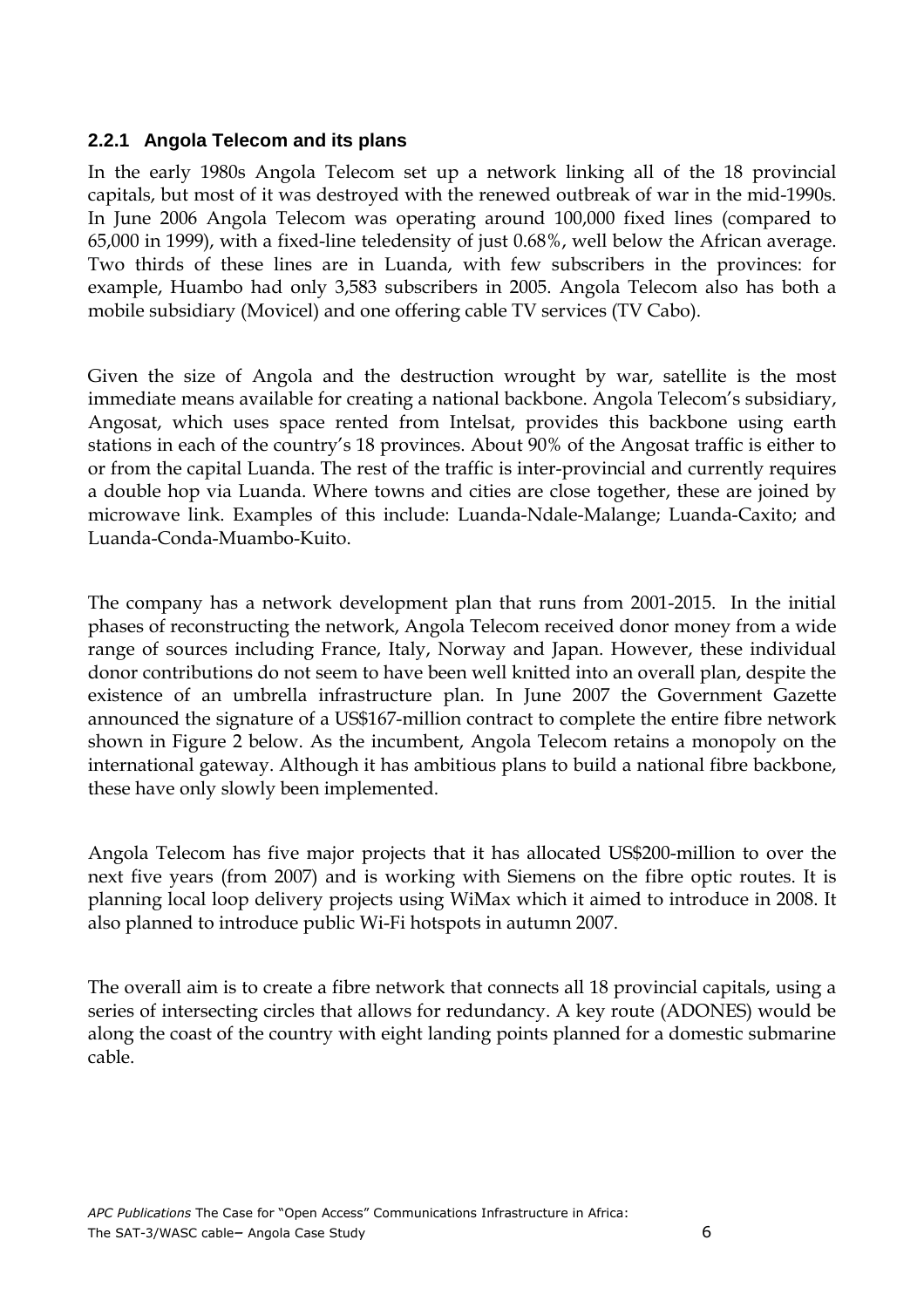

#### Figure 2: Planned network in Angola

Alcatel Shanghai Bell has been responsible for laying the first piece of fibre in the national plan. This fibre goes from the southern coastal town of Namibe, due east to Lubango, before turning south to Ondive, a short distance from Oshikango on the Angolan-Namibian border. The intention is to link up to the Telecom Namibia's fibre backbone, and in this way linking the two countries. This would give Telecom Namibia an outlet to another SAT-3/WASC international landing station (the other being in South Africa). In addition, Angola Telecom has announced that it will help supply 10,740 fixed lines in Namibe province and 6,000 in Huila province in the next three years.

There have been two major investment announcements (US\$300-million with Chinese vendor ZTE in 2005, and US\$82-million with Siemens in 2006). However, Angola Telecom has also installed a soft-switch (through an agreement with Huawei) as part of a plan to upgrade to an IP-based Next Generation Network (NGN). Initially this will become available in Caixito and Lubango, but will later be rolled out to Benguela, Bie, Huambo, Kwanze Norte, Malanje and Uige, offering both fixed lines and Asymmetric Digital Subscriber Line (ADSL). There is also a plan to install a similar NGN network in Cabinda as part of the ZTE agreement. Angola Telecom foresees the potential for using the network to offer multimedia services at some point.

There are plans dating back to 1999 to privatise Angola Telecom in three stages:

• Transform it into a commercial entity, but still wholly owned by the government;

APC Publications The Case for "Open Access" Communications Infrastructure in Africa: The SAT-3/WASC cable– Angola Case Study 7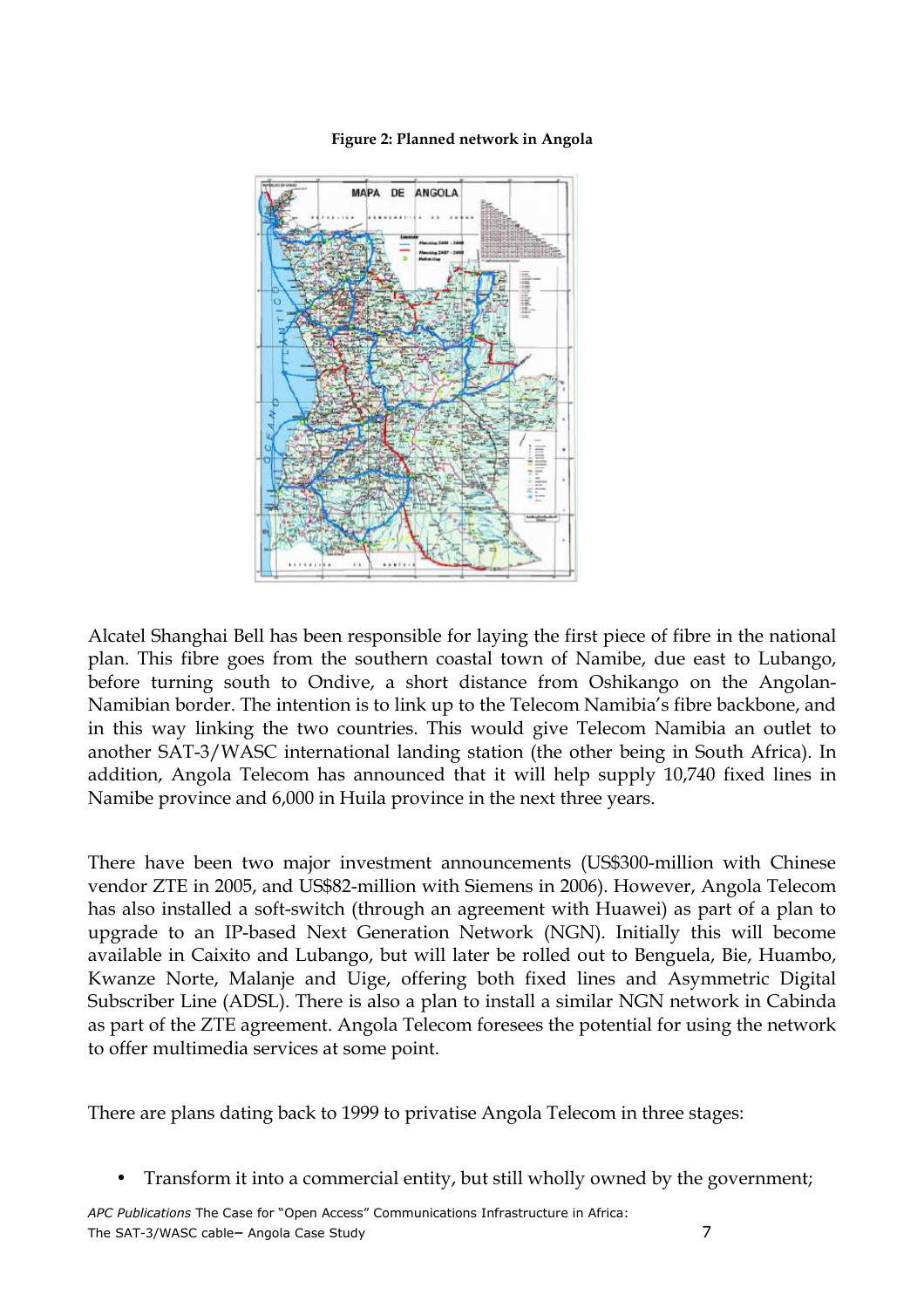- Sell a 30-40% stake to a strategic equity partner;
- Sell the remaining stake to a combination of the strategic partner and Angola Telecom employees.

The company has been undergoing a change process with the assistance of external consultants, but the privatisation plans seem to be on hold.

#### **2.2.2 Other telecoms players**

 $\overline{a}$ 

Mercury Telecommunications Services (MS Telecom) was started in 1997 to develop the communications capacity for the state-owned oil company Sonangol. Having established its own network, it widened its scope in 1999 to offer services to the public sector and then, in 2003, became a fixed-line operator and Internet Service Provider (ISP). It uses its Voice over Internet Protocol (VoIP) network to carry international calls and has two suppliers of IP-voice minutes: Norwegian satellite company Taide and Hong Kong-based New World. It also has a 25% share in Unitel. Angola is therefore in the slightly unusual position of having two state-financed telecoms entities that have shareholdings in all of the major operators.

Mundo Startel and Wezacom have yet to launch their fixed-line ISP operations. Mundo Startel and ZTE signed a framework agreement for the purchase, implementation, operations and maintenance of a NGN during 2005. It is envisaged that the first services will be provided by Mundo Startel's network in the third quarter of 2007. It is building an IP network and will use WiMax to deliver to its subscribers. It aims to get 5,000 fixedwireless subscribers in the first year, increasing these to 50,000 over five years. It also plans a metropolitan fibre network if Angola Telecom does not open up its network and charge what it considers more reasonable prices. Its plan was to roll out its network initially in Luanda and Benguela, and then to move on to Huambo, Namibe, Huila, Kwanza Sul and Cabinda. Telecom Namibia has a 44% stake in the company, with the rest being owned by local Angolan shareholders.

Portugal Telecom has a minority (25%) stake in Unitel, which operates a GSM network, launched in 2001. Movicel, the second mobile operator in the country, is the mobile subsidiary of incumbent Angola Telecom and operates a Code Division Multiple Access (CDMA) 2000 1X wireless network.<sup>3</sup> Unitel is the market leader and claims to have 2.5-

 $^3$  GSM is the dominant global mobile operating standard and CDMA is the standard that was adopted by the US and the rest of the world. The issue for Movicel has been the availability of CDMA handsets at a competitive price. Otherwise there are no outstanding interconnection issues.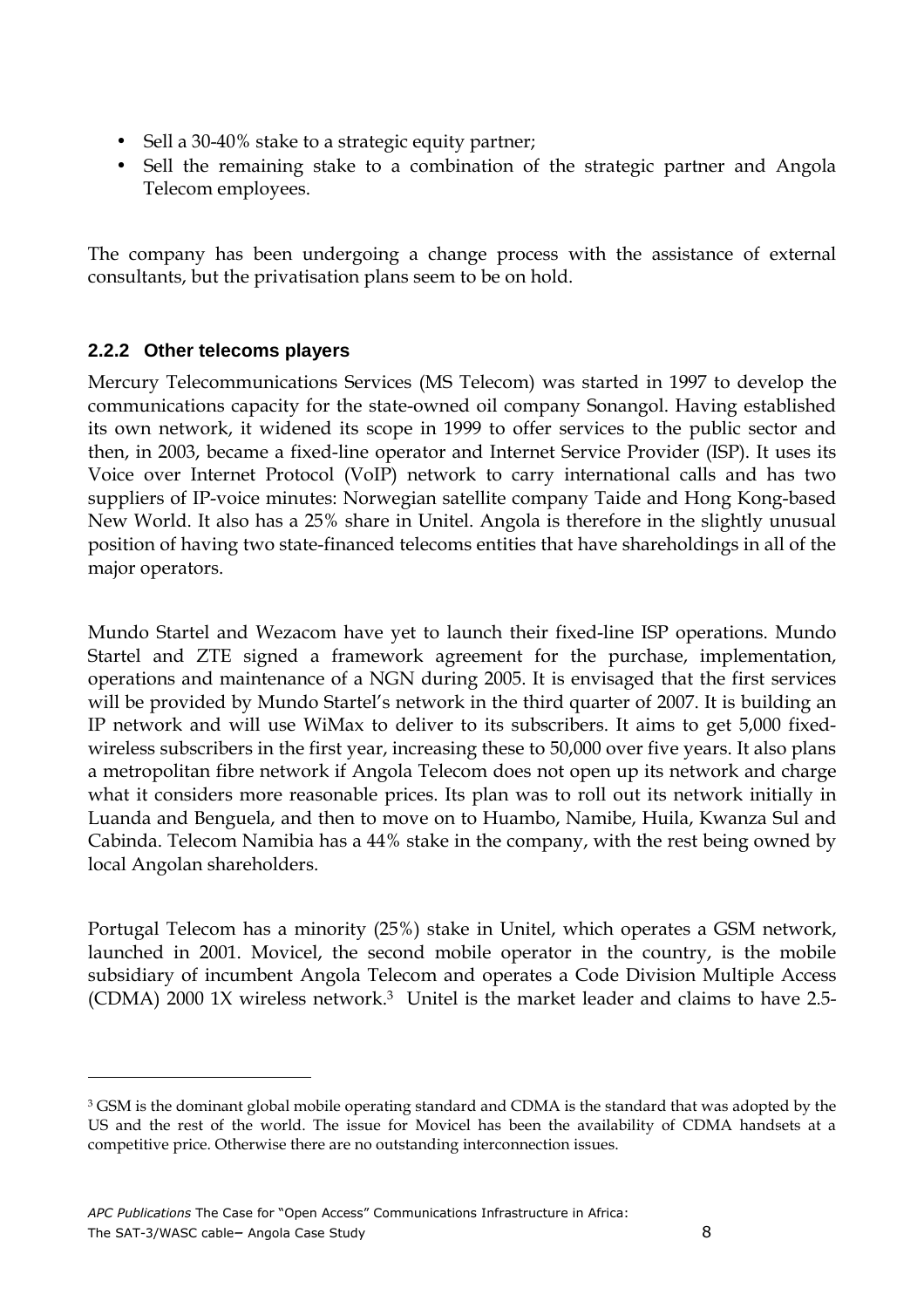million subscribers, while Movicel claims around 1.25-million subscribers. Unitel's shareholders include MS Telecom and the President's daughter.

Portugal Telecom has expressed interest in buying a further 25% shareholding in Unitel. However, this was rejected by the government, who said that it wanted Portugal Telecom to sell its current 25% shareholding back to it. It is believed that the government wants to launch a stock market flotation of the company. In what may be a response to this position, Portugal Telecom announced in March 2007 that it wanted to set up a pan-African MVNO.<sup>4</sup> Its CEO Henrique Granadeiro told the Portugese newspaper Visao: "It doesn't mean that we would make Unitel the centre of the operator, but Angola is a good platform for the launch of a pan-African operator." Part of the original shareholder agreement of Unitel envisaged the company expanding into the rest of Africa.

There have been discussions about introducing a third mobile operator in order to create more competition that will address both price and service issues. Both Celtel and Vodacom have expressed interest in entering the market.

#### **2.2.3 Internet services**

 $\overline{a}$ 

Internet services began in Angola in 1996 when Pacomm was licensed to install the Ebonet network (Ebonet was the first ISP in the country). There are now several ISPs, including Angola Telecom, MS Telecom, SNet, Maxnet, ACS and TV Cabo. Of these, four companies (Angola Telecom, MS Telecom, Snet and Multitel) are members of the Angolan Internet Exchange Point launched in 2006. In addition to these ISPs, Movicel offers data services.

MS Telecom's Internet operations are the result of a consolidation in the market. Nexus Telecommunications and Services was the result of a merger between Ebonet, NetAngola (another ISP) and the telecoms operator Telesel in 2003, before it was itself acquired by MS Telecom. The latter has also acquired ACS, one of the largest corporate providers.

TV Cabo is a joint venture between Angola Telecom and the Portuguese company Visabeira de Portugal.<sup>5</sup> It was started in March 2006, and at its launch it was announced that the company would invest US\$88.7-million in the country. It wants to use this money to expand nationally, but says these plans are dependent on the speed of the roll-out of

<sup>4</sup> A Mobile Virtual Network Operator (MVNO) is a mobile company that has its own brand, marketing, retail outlets, and phone offerings, but uses another operator's infrastructure (towers and network) instead of building and operating its own.

<sup>5</sup> Visabeira de Portugal is a holding company (whose activities include telecommunications, construction, tourism, industry and services) which also has a cable joint venture in Mozambique.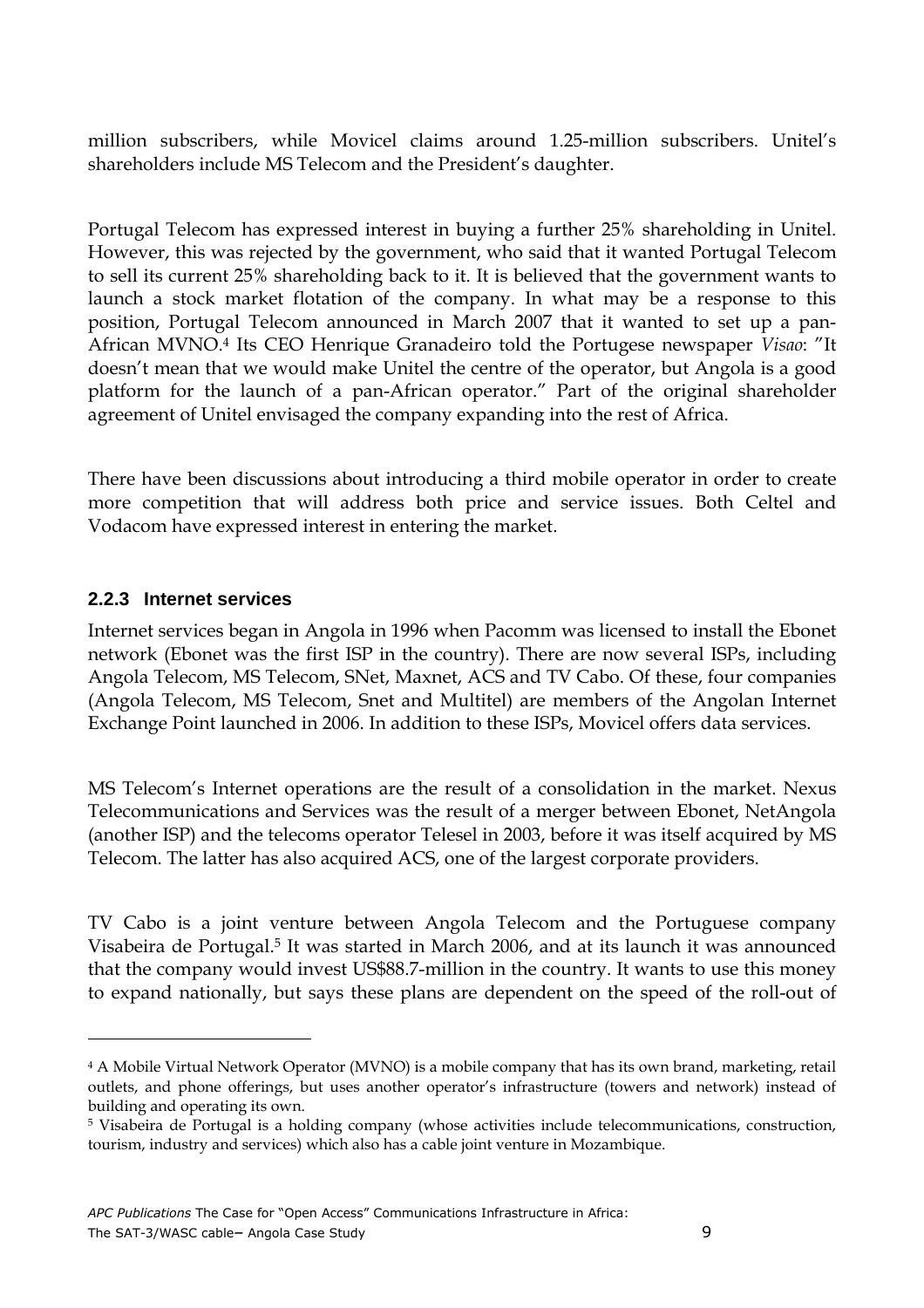Angola Telecom's national fibre network. Currently it is delivering pay-for cable TV and Internet, but only within the capital Luanda.

## **2.3 History of the SAT-3/WASC cable in Angola**

According to the Construction and Maintenance Agreement for SAT-3/WASC (June 17 June, 1999), Angola Telecom invested US\$24-million in the project, giving it 4% of the shareholding. This is the same level of investment made by Ghana Telecom and Mauritius Telecom, but more than Cameroon's fixed-line incumbent Camtel, which only invested US\$20-million.

For this investment, it was allocated 805 270 Minimum Investment Unit kilometers (MIU km) (3.69% of the total allocated capacity), of which 62 575 MIU km were assigned immediately and a further 300 000 MIU km were kept as reserve capacity. 442 695 MIU km were put into 'pool' capacity that might be taken up at a later stage. This accounted for 4% of the overall pool capacity.

| <b>Carrier</b>          | <b>Destination</b> | <b>Connecting point</b> | <b>Capacity in MIU</b><br>km. |
|-------------------------|--------------------|-------------------------|-------------------------------|
|                         | 1.USA              |                         | 7250 (11.6%)                  |
| AT&T                    | <b>USA</b>         | Portugal                | 3625                          |
| <b>MCI</b>              | <b>USA</b>         | Portugal                | 3625                          |
|                         | 2. Europe          |                         | 45,800 (73.2%)                |
| <b>Portugal Telecom</b> | Portugal           | Portugal                | 36,250                        |
| <b>BT</b>               | <b>UK</b>          | Portugal                | 3625                          |
| <b>France Telecom</b>   | France             | Portugal                | 3625                          |
| Telefonica              | Spain              | Spain                   | 2200                          |
|                         | 3.Africa           |                         | 9625 (15.4%)                  |
| <b>Telkom SA</b>        | South Africa       | South Africa            | 2850                          |
| Sonatel                 | Senegal            | Senegal                 | 2200                          |
| CI Telecom              | Cote d'Ivoire      | Cote d'Ivoire           | 1300                          |
| Ghana Telecom           | Ghana              | Ghana                   | 1125                          |
| <b>Nitel</b>            | Nigeria            | Nigeria                 | 1075                          |
| <b>OPT</b>              | <b>Benin</b>       | <b>Benin</b>            | 1075                          |

Table 1 shows a breakdown of the assigned capacity, giving some indication of the routes considered most needed by Angola Telecom at the point at which the investment was made.

Table 1: Share of capacity in SAT-3/WASC

As with most of the African SAT-3/WASC shareholders, Angola Telecom has a single landing station, located just north of Luanda at Cacuaco, which became operational in October 2002.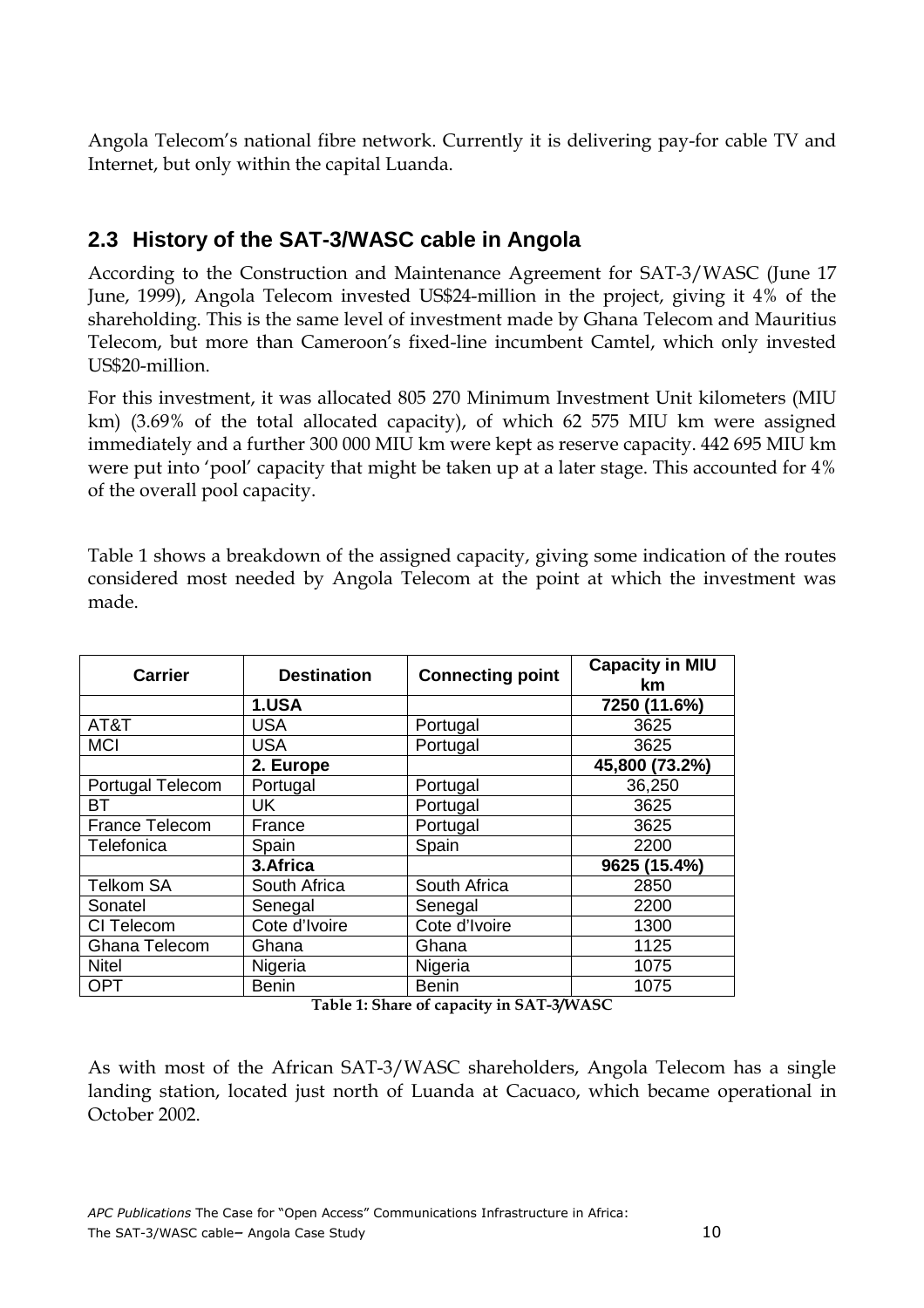## **2.4 The impact of SAT-3/WASC in Angola**

The investment in SAT-3/WASC capacity by the Angolan government through its incumbent Angola Telecom was both far-sighted and doomed to short-term failure. Its farsightedness was to realise that without access to an international fibre landing station, the country would, in the medium-to-long term, bear the disproportionate burden of external costs associated with providing all of its international access through a satellite gateway. Nevertheless, when the landing station opened for business in October 2002, there were a number of factors that were to make accessing its capacity difficult and its use limited.

The first of these factors was that the incumbent retained its monopoly on the international gateway. Because there has been no competition, Angola Telecom has, until recently, kept the prices high for SAT-3/WASC bandwidth. This has meant that in the early years the costs of SAT-3/WASC bandwidth were often the same as or more expensive than satellite bandwidth.

Initially there was also no effective national backbone – and, indeed, no fibre within the capital Luanda, where a large part of international bandwidth demand is found. Therefore satellite was a more effective choice to access SAT-3/WASC, as it could be connected to from anywhere within the country. Even though there is now a national satellite network, the added latency that is an inevitable part of reaching Luanda in this way undercuts the speed arguments of fibre for international access from outside the capital. This factor places a high premium on the roll-out of a national fibre backbone to key urban centres as a way of addressing this issue. But nearly five years after the opening of the SAT-3/WASC landing station, the only piece of operational fibre in the national backbone plan is a route from the southernmost city in the country, Namibe to Lubango, and onwards towards the Namibian border.

The logic of building this stretch of the national fibre backbone first is unclear. By any measure, the first major national markets to be connected would be the country's second city Benguela and its neighbouring city Lobito, and the oil-rich northern cities of Soyo and Cabinda. While there is a plan for a coastal fibre (ADONES) to connect all these main coastal cities, it has yet to be implemented. In a similar way, the West African Festoon System (WAFS) project will connect some of these markets; but, again, its implementation is at least 2-3 years away.

Even if all of the above factors had not acted as barriers to the effective use of SAT-3/WASC, the initial pricing strategy would have acted as a brake on the immediate exploitation of its full capacity. As can be seen in section 3, the initial prices for the capacity were extremely high, often matching or exceeding equivalent capacity over satellite.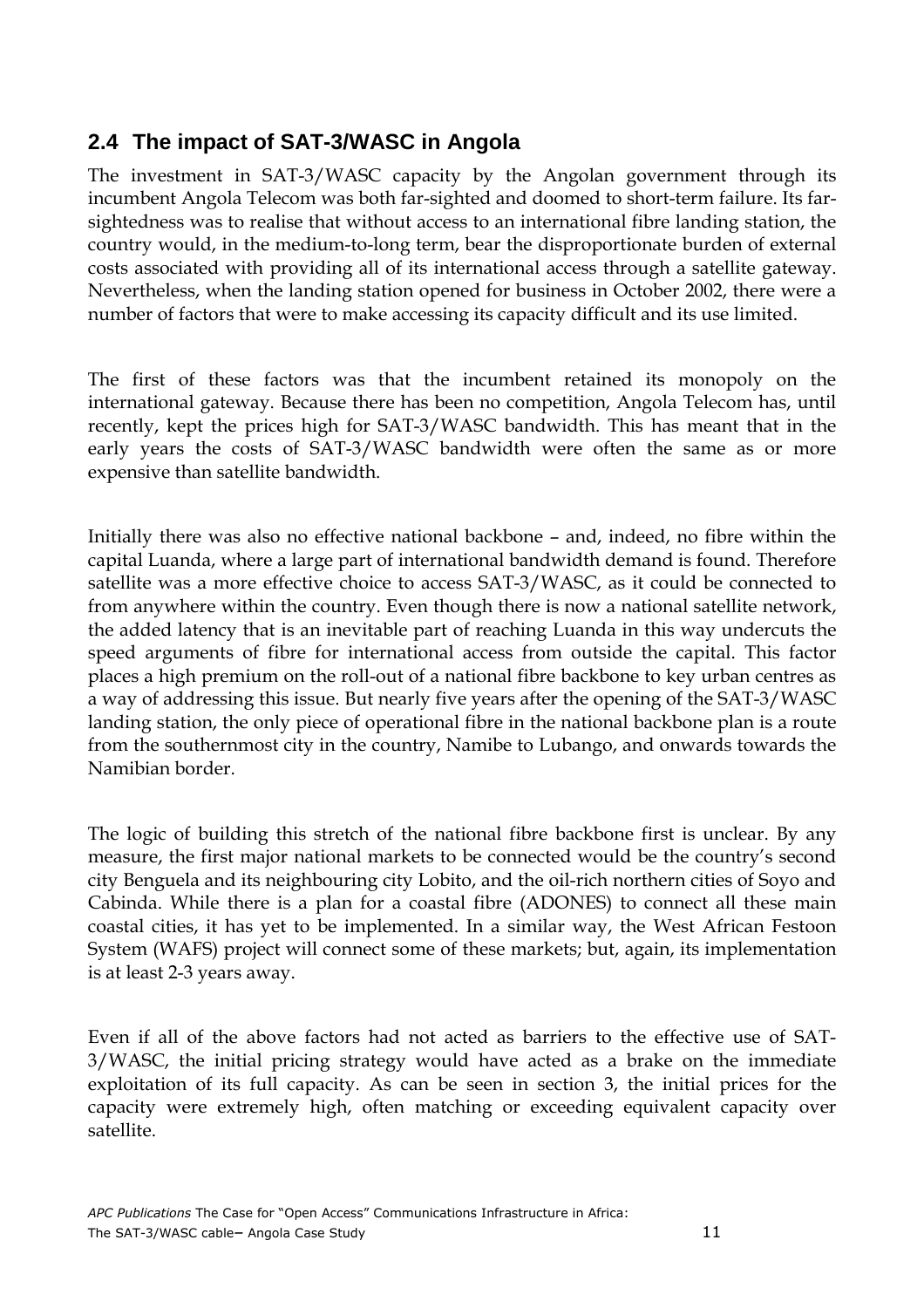Pressure to lower prices has come from a number of different quarters and these are described in more detail in section 3. All carriers, except Angola Telecom, are aware that the cost of the SAT-3/WASC bandwidth is high and that they have no competitive alternative. This message has reached the regulator, INACOM, and it has begun to add its voice to the chorus of dissent. Furthermore, a policy debate has started about the best way to approach the development of infrastructure. Companies like MS Telecom and Mundo Startel have both elaborated on plans to build their own infrastructure. Investment in this direction would be largely unnecessary if Angola Telecom had implemented more of its own infrastructural plans. These issues have risen to the level of government, and it is believed to be looking at how best to address them.

## **3 Performance indicators – successes and failures.**

### **3.1 Subscription, usage and capacity utilisation**

Figure 3 below illustrates a pattern familiar to anyone looking at the growth of fixed and mobile subscribers in African countries over the last ten years. While fixed-line subscribers grew fairly rapidly from 2000 onwards, as Angola Telecom began to restore its local infrastructure, this growth has slowed. Public call boxes increased from a total of 260 in 1998 to 390 in 2004 and are therefore largely irrelevant in terms of providing phone services in the country.



Figure 3: Growth of fixed and mobile subscribers (1975-2005)

Growth in mobile subscribers has been considerable, and the pattern is continuing. In Q1 2007 Unitel was the market leader and claimed to have 2.5-million subscribers, while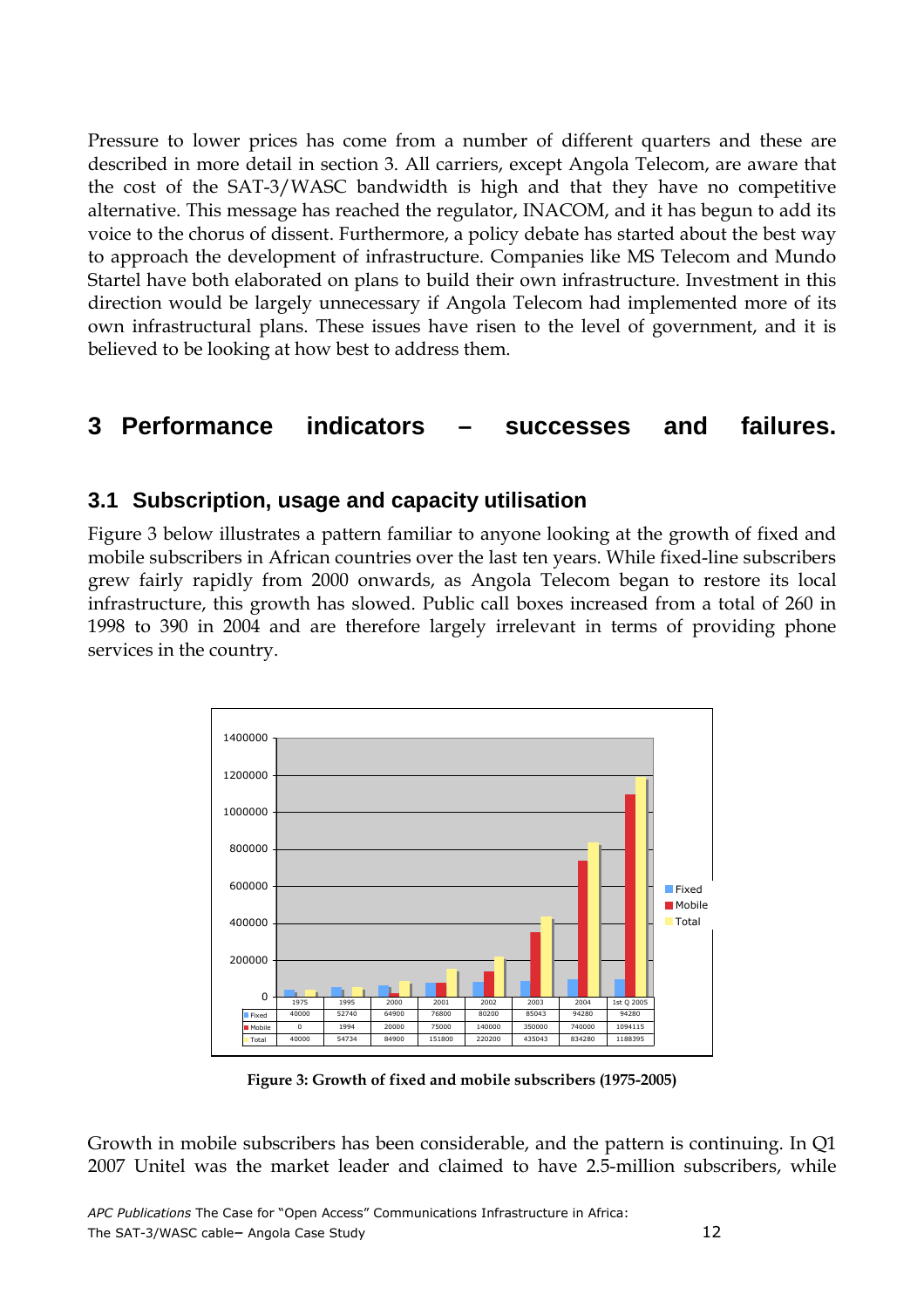Movicel claimed around 1.25-million subscribers, giving a total market of 4-million subscribers. Current teledensity on the basis of mobile subscribers is estimated to be somewhere between 20-25%.

As both mobile operators depend heavily upon Angola Telecom's national backbone infrastructure, further growth will only be achieved if the incumbent implements more of its national roll-out plan. Its presence in each province is largely within provincial capitals. Movicel currently offers coverage in all 18 of Angola's provinces, but indicates that some of these cell sites are only marginally profitable because of the small number of subscribers. The entrance of a third mobile licence holder may galvanize another round of growth if the entrant chooses to invest in its own infrastructure.

According to the International Telecommunication Union's (ITU) World Telecommunications Indicators 2006, the compound annual growth of Internet users between 1999 and 2004 in Angola was 53.1%. However, this high level of growth was achieved from an extremely low base position, as the ITU's African Telecommunications Indicators 2001 estimated that there were only 750 Internet users in 1997.

There were an estimated 10,500 Internet accounts in 2003, according to INACOM. Angola Telecom launched ADSL services in September 2003, and by December 2004 said it had 205 ADSL subscribers. Its TV Cabo subsidiary was reporting some 500 subscribers in late 2003, only a proportion of which were Internet subscribers. In April 2006, Angola Telecom announced that it was planning to offer ADSL services in Benguela, Sumbe, Lobito, N'Dalatando, Malange, Uige and Cabinda, and that it had provisioned 500 ADSL lines in Luanda.

INACOM gathered the last detailed snapshot of Internet connections in 2004, shown in Table 2.

| <b>ISP</b>      | Dial-up | <b>Dedicated lines</b> | <b>Total</b> |
|-----------------|---------|------------------------|--------------|
| Angola Telecom  | 938     | 513                    | 1,451        |
| Mercury (MS     | 15      | 231                    | 246          |
| Telecom)        |         |                        |              |
| <b>Multitel</b> | 600     | 78                     | 678          |
| <b>Nexus</b>    | 7,785   | 485                    | 8,270        |
| <b>SNet</b>     | 2,200   | 50                     | 2,250        |
| <b>SRC</b>      | 185     | 91                     | 276          |
| <b>Totals:</b>  | 12,023  | 1,448                  | 13,571       |

Table 2: Breakdown of Internet subscribers by provider - 2004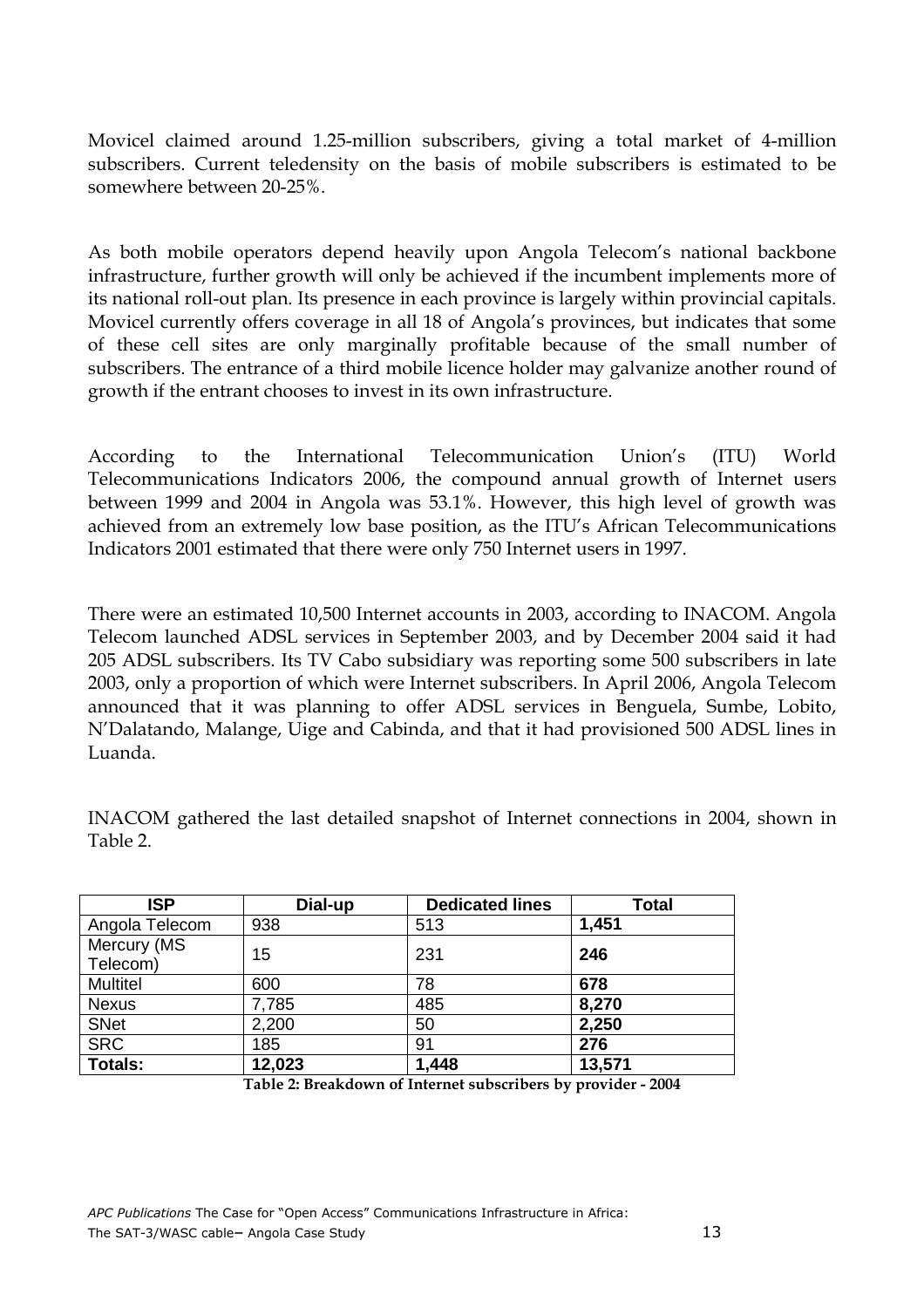The regulator also estimated that there were 34,000 users of cyber-cafés and similar facilities. For the same year (2004), the ITU estimated that the country had a total of 27,000 PCs. In other words, almost exactly half of the estimated PCs were connected.

Bringing the figures shown above up to date for Q1 2007, the main changes have resulted from the merger of the ISPs that created Nexus and subsequently became part of MS Telecom. The latter says it has around 6,000 Internet subscribers. The second big change has been the launch of the Movinet service by mobile operator Movicel. It says it has 4,000 subscribers to its CDMA 1X service. Angola Telecom has around 500 dial-up subscribers and 1,000 ADSL subscribers. In addition, independent ISP SNet has 3,000 dial-up subscribers and 1,600 broadband subscribers. TV Cabo estimates that it has 5,250 Internet subscribers. Overall, this gives a total of between 15-16,000 Internet connections. INACOM has not published more recent figures.

Angola Telecom offers Internet access through a single rate national line for residential fixed-line customers. This service is available in 12 out of the country's 18 provinces: Luanda, Benguela, Huila, Cabinda, Kwanza Sul, Zaire, Moxico, Malange, Namibe, Huambo, Lunda Sul and Cunene.

There were an estimated 100 cyber-cafés in Luanda alone in Q1 2007, and it is estimated that between 20-25 new ones have opened over the last 12 months. As indicated below, a number of these cyber-cafés are the basis for a thriving grey market in voice. Angola Telecom advertises Internet access points in the following places outside Luanda: Benguela, Lubango, Simbe, Cabinda, Mbanza Congo, Soyo, Lobito, Luena, Malange, Namibe, Huambo, Saurima, Ondjiva, Caxito, Dundo, Menongue and Ndalantando. There are a number of hotel Wi-Fi hotspots in Luanda, including Hotel President and Hotel Marinha.

It is somewhat harder to arrive at a useful estimate of the number of Internet users. The last available figure from the ITU estimated there were 172,000 users in 2004, up from 30,000 in 2000. Using a multiplier of five users per Internet connection, and adding in an adjusted estimated of cyber-café users (around 40,000), the overall total is more like 149,000, even after recent growth.

Overall future growth, whether for voice or data, is dependent on a wide range of local factors. However, three key factors will either encourage or impede growth. The speed of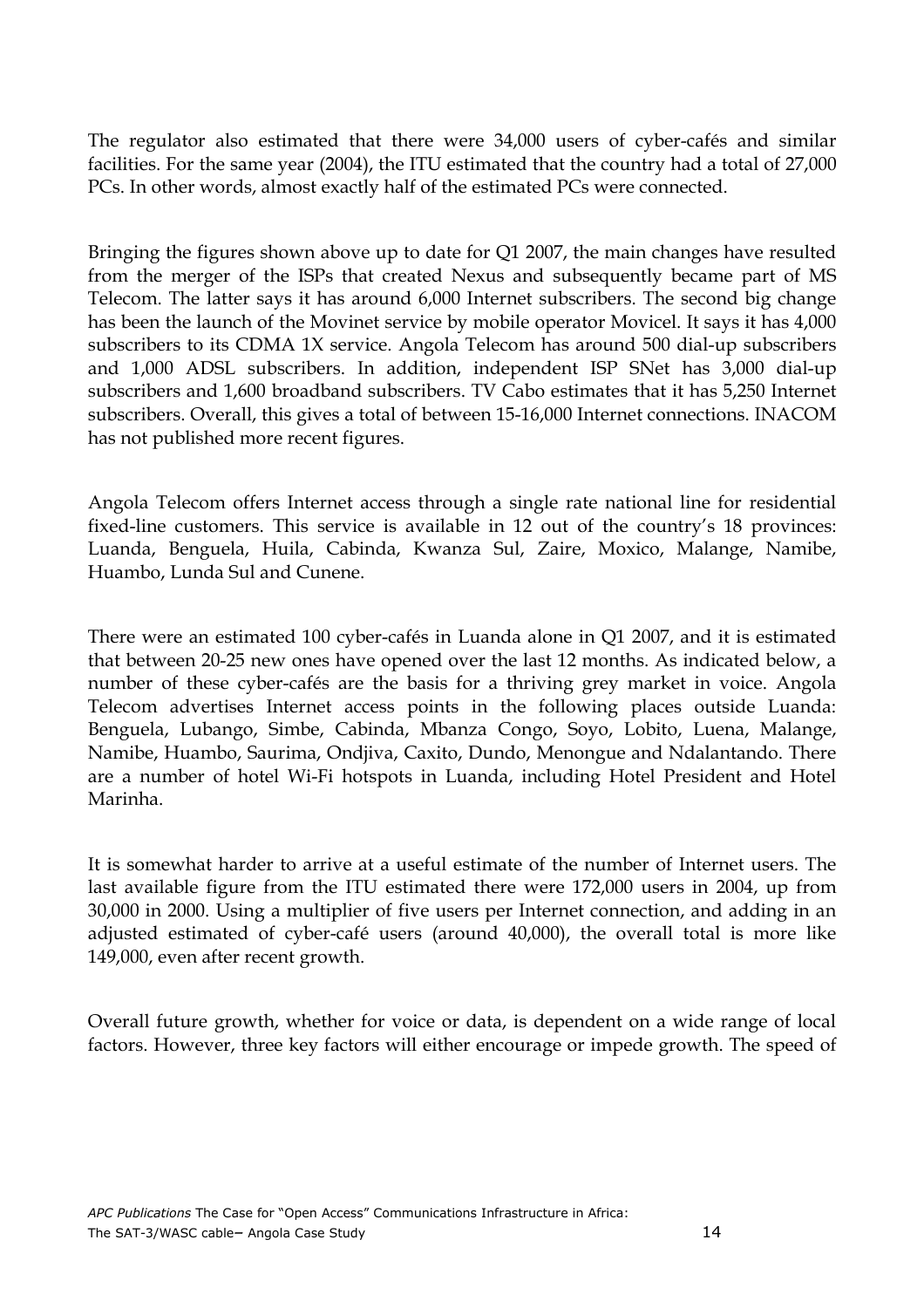improvements in the country's education system will drive up literacy levels.<sup>6</sup> Coupled with continued improvements in economic performance, this will slowly increase the overall wealth levels in the country. Both of these will need to be accompanied by general improvements in infrastructure (particularly roads and power supply) and improvements in the operating efficiency and geographic extent of both the country's national and international backbone routes.

## **3.2 Cost and tariffs**

The overall patterns of pricing reflect broader changes on the continent. Initially, international calling rates were reduced as part of a 'rebalancing' of international and domestic tariffs. Rebalancing was designed to lower high international tariffs and raise subsidised domestic tariffs. But with greater competition in the market and pressure from the grey market, all tariffs have begun to fall. Angola's operators have not been amongst the first movers in responding to these trends, but neither have they been the slowest. Nevertheless, there is considerable strength of feeling within the Internet and telecoms sector that prices should come down further, particularly for international capacity.

According to market analysts BMI-TechKnowledge, in 1998 Angola Telecom was charging US\$100 to connect a fixed-line subscriber and thereafter charging US\$10 per month for line rental. A long-distance call (over 320km) cost US\$0.48 per minute, and the average for an international call was US\$2.96 per minute.

Over the last two years, these voice rates (along with those for data) have been progressively reduced. The main reductions were foreshadowed by a promotion to subscribers in November 2005, when they were offered a range of calls within the country for US\$0.09 a minute.<sup>7</sup> This was followed at the end of January 2006 by the halving of the fixed-line connection fee from US\$112 to US\$56.

Angola Telecom also re-arranged the geographic boundaries of calling zones. Local calls (under 90km) were reduced from US\$0.14 a minute to US\$0.09 a minute. Long-distance calls (over 90km) went down from US\$0.27 to US\$0.18. Calls to mobiles from a fixed line were reduced from US\$0.37 to US\$0.27. This was described as a rebalancing of its tariffs, but was in effect an overall reduction.

 $\overline{a}$ 

<sup>6</sup> The male literacy level is 83% and the female level 63%. Source:

http://researchafrica.rti.org/index.cfm?fuseaction=home.country\_view&country\_id=22

<sup>7</sup> Telinforma November/December 2005 Article entitled Lanca Novos Servicos. The rate reductions were also announced in Angola Telecom's magazine in January/February 2006.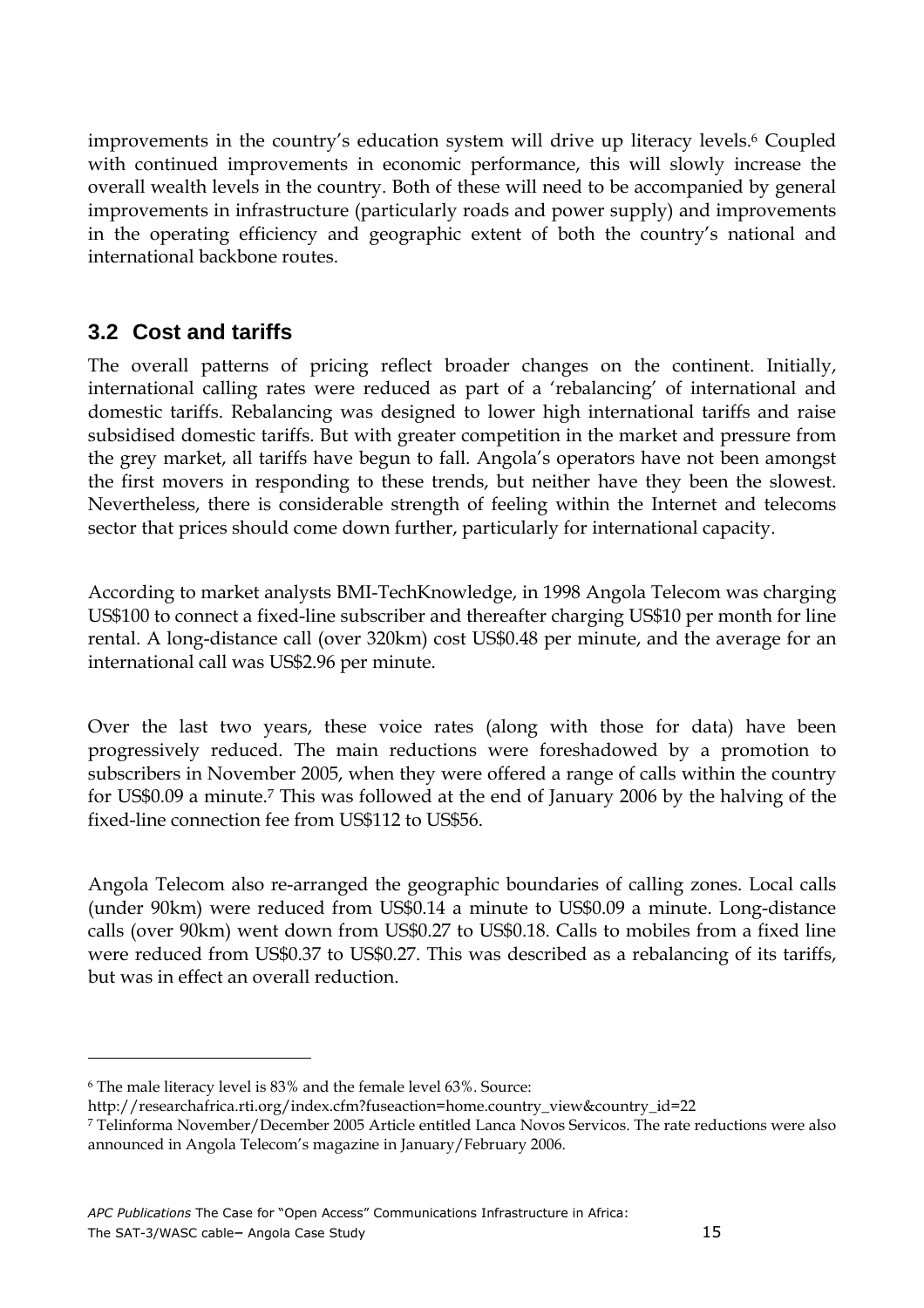In 1998 international rates were reported to be US\$2.96 a minute. By 2003 Angola Telecom international calling rates had fallen to between US\$1.10-US\$2.50 a minute. In Q1 2007 these rates were around US\$0.90 a minute for more popular calling destinations.

MS Telecom is offering its corporate customers cheaper international calling than Angola Telecom. A call to Washington DC is US\$0.78 a minute and it claims to be 15-20% cheaper depending on the destination. As an IP network it has two external providers, both of whom will be offering it very similar wholesale rates to those obtained by Angola Telecom (see below).

Mobile prices have also been reduced since GSM services were launched, but it was not possible to get early historic data. In 2003, national mobile calling costs were US\$0.24-0.32 a minute and international calling costs between US\$1.70-2.50. According to the ITU's World Telecommunication/ICT Development Report 2006, the cost per minute of pre-paid cellular in 2005 varied between US\$0.16-0.24. However, given that there are two operators with varied tariff structures, these figures must be taken as broad indicators. If inflation adjusted, rates appear to be more or less the same since that date. Pre-paid rates are given as these are the ones used by the overwhelming majority of customers.

Movicel has two charging plans (Normal and Unica) and each offers peak rates (7-21 hours) and off peak (21-7 hours). On-network calls vary between US\$0.18-0.27 a minute. Calls to Unitel subscribers cost between US\$0.18-0.36 cents. There are three international calling zones defined by geography, and calls vary from US\$1.55 to US\$3.48 a minute.

Equivalent rates from Unitel are also structured around two charging plans (normal and economical) and rates on-network vary from US\$0.14 a minute to US\$0.23 a minute. Calls to Movicel subscribers vary from US\$0.34 a minute to US\$0.40 a minute. As with Movicel, there are three geographic calling zones and prices vary from US\$1.49 a minute to US\$3.37 a minute. With the exception of calls off-network, Unitel is clearly the cheaper of the two mobile carriers on advertised tariffs.

Beyond the main voice carriers there is a thriving grey market that operates through the country's cyber-cafés or using 'leaky' Private Automatic Branch Exchanges (PABXs). One operator, whose main business is in Luanda, has a monthly average of 60,000 minutes, while his colleague outside the capital does around 35,000 minutes a month.

They are both offering international calls to main destinations for between US\$0.25-0.31 a minute. The main users are business people and expatriate workers. They say there is no line blocking by the incumbent and grey-market operators are numerous. For its part, Angola Telecom says that it has tightened up on grey-market operators since November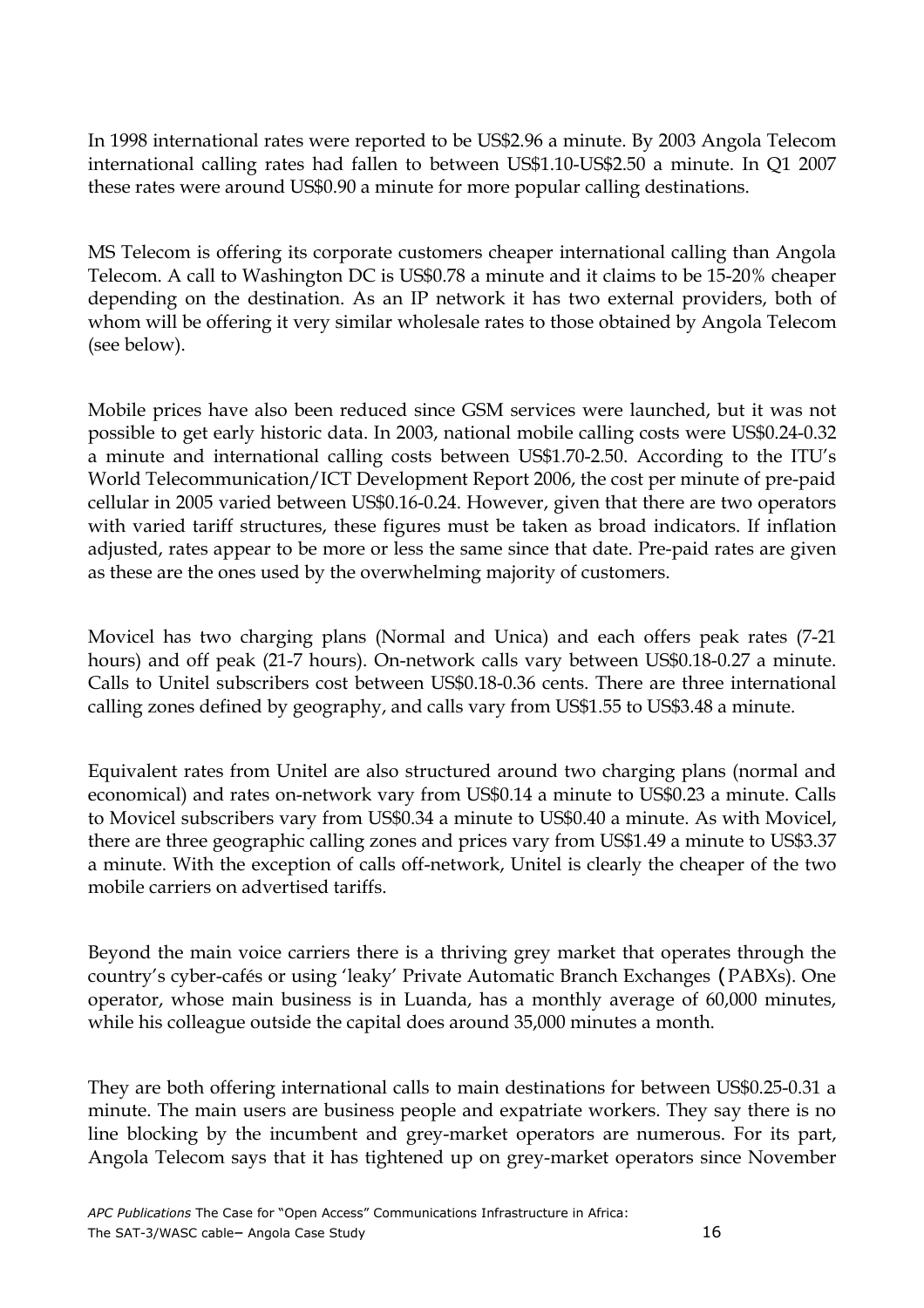2005, putting blocking measures in place. It feels that this, in combination with lower international prices, will reduce the scale of the grey market.

Angola Telecom is paying US\$0.01 a minute to most international fixed-line destinations, although it pays much more for terminating mobile calls. For example, it pays US\$0.14 cents a minute to terminate mobile calls in South Africa. But on the basis of these wholesale rates, Angola Telecom continues effectively to operate a 'high price, low volume' strategy for international calling. Grey-market operators are getting wholesale calling prices of between US\$0.01-0.02 a minute, with higher rates for mobile calls.

According to the World Telecommunication/ICT Development Report 2006, 20 hours per month of Internet usage cost US\$44 in August 2004. As with the mobile rates quoted above, tariff structures of different operators mean that there is a degree of variation from the average cost.

According to the 1998 BMI report, the set-up cost for a dial-up connection was US\$99, with a monthly subscription of US\$75. On this basis, Internet access prices more or less halved between 1998 and 2004. Ebonet were charging US\$450 to set up a leased line, and a monthly subscription of US\$600. NetAngola was offering cheaper prices for individual users: set-up was US\$50, and the monthly subscription was US\$35, on the basis of an annual contract. Corporate users were charged US\$250 for set-up and US\$157.50 on the basis of an annual contract.

Actual costs to users have often been substantially more once phone line costs are included. A 2005 report on a government environmental organisation, the Instituto de Investigação Marinha (FN), noted in a discussion on communications costs for its office in Lobito that:

The system was installed by SISTEC, and is linked to a telephone installed by Angola Telecom. The installation cost of the e-mail and Internet system was US\$6,400, and the monthly subscription is approximately US\$350- 1,000, depending on the number of telephone calls and time spent online.

The same report commented on the historic impact of the civil war, and the problems it has caused outside Luanda:

Communications problems are most severe at RC-Namibe. The centre is situated on a hill approximately 2km from the harbour, and is connected to the town by a rough gravel road. Electricity (220v, 60amp) is provided by the municipality, but the supply is erratic. A standby generator (50kHz) starts automatically when the municipal supply fails.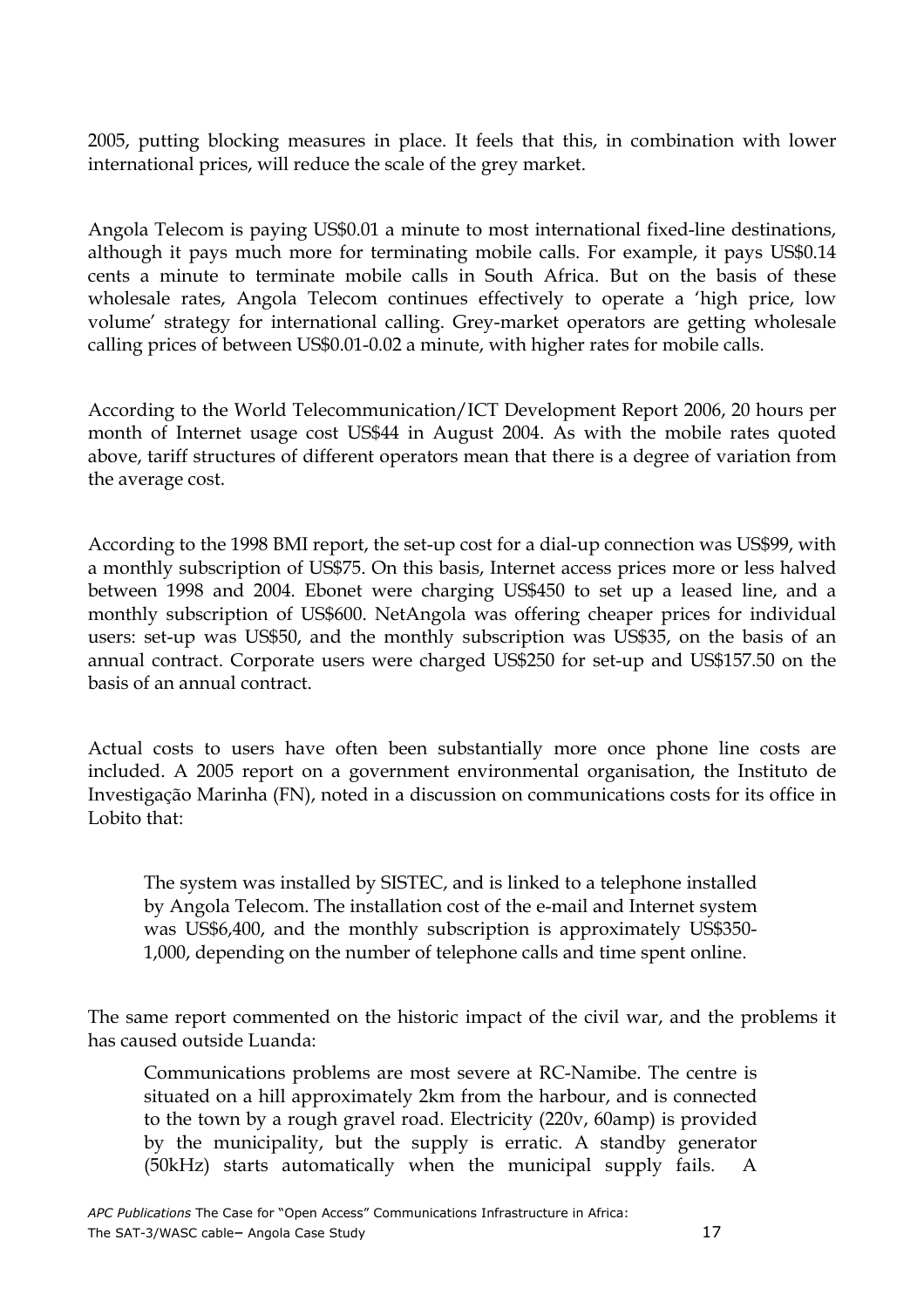telephone and fax machine is available, but neither is functional. This is because the cable between the Research Centre and the town of Namibe has failed owing to lack of maintenance for more than a decade. There are only two cellphones available, one for the Director and another for the laboratory. An e-mail facility is installed at the Director's home, about 5km from the centre. This means that e-mail facilities are currently not available at RC-Namibe…

Although this is clearly an historic description of particular problems, it gives a flavour of what it means to receive communications services outside of the capital. In addition, for those of its offices where there is not a microwave or fibre link, the organisation was quoted between US\$487.50-1387.50 a month on the basis of a 12-month contract for a VSAT service to connect it to Luanda. In 2003, VSAT connectivity costs varied between US\$1,720 (32 64Kb/s) to US\$2,456 a month (2Mb/s).

A significant proportion of the market has gone over to either wireless or DSL broadband connections, but prices do not appear to have come down despite reductions in the wholesale price of both national and international bandwidth.

Angola Telecom offers two tariff plans for its ADSL service: ADSL and ADSL Plus. These vary according to contention ratios and download limits. The ADSL service costs US\$99 for a 256Kb/s download speed and US\$149 for a 512Kb/s download speed. The equivalent on ADSL Plus costs US\$150 and US\$250 respectively, while the price for dialup is a US\$79 set-up cost and a monthly access fee of US\$32.

This puts Angola Telecom in the upper end of broadband prices across the continent. Director of Corporate Services for the company Abdul Santos is quoted in the Angola Telecom publication Telinforma March/April 2006 as saying he wants to lower prices, but that it depends on the expansion of both the number of computers in the country and of the company's copper network.

Angola Telecom's cable TV subsidiary TV Cabo is offering three broadband tariffs: Residential, Professional and Mega. These vary between US\$100 and US\$320 per month. It offers Pay TV separately, and there is currently no 'triple play' offer – or bundled services of phone, broadband Internet and TV.

Movicel's Movinet mobile data offer varies depending on whether pre- or post-paid. Prepaid is the equivalent of a three or six month contract; so it is really aimed at the more affluent customer. There are three download speeds: 150Kb/s (US\$112 a month), 300Kb/s (US\$173) and 1Mb/s (US\$254). The latter is currently only available in the capital Luanda.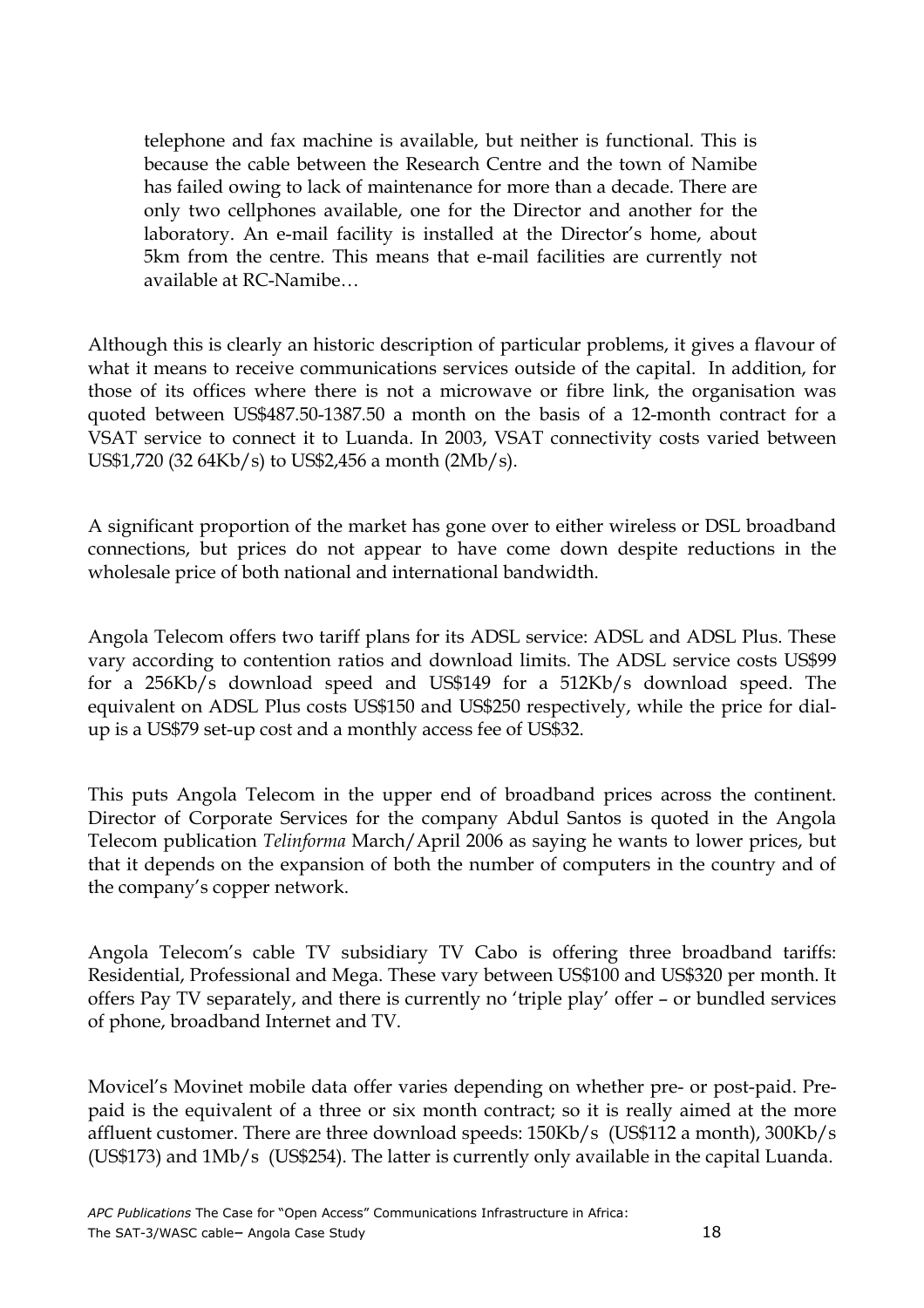Since the launch of its SAT-3/WASC service in 2002, Angola Telecom has reduced the cost of wholesale bandwidth on the fibre route twice; in June 2005 and again in October 2006. The initial price for this bandwidth appears to have been around US\$20,000 per Mb/s per month duplex to Portugal. This means that the first price reduction of 20% took it down to around US\$16, 000, and the subsequent reduction of 10% down to US\$14,400.

International satellite prices have also come down in two stages at the same time with a first reduction of 10%, followed by a further reduction of 5%. Satellite prices vary between \$4,000-5,000 duplex, but still appear to be cheaper than fibre in some instances.

Discussions with operators have established that the prices being charged are between \$3,500-12,000 per Mb/s per month, depending on volumes used. The Internet and telecoms sector feels that these prices are high and should come down. This perception is also shared by the regulator and government.

In 1998, a 64Kb/s leased-line from Angola Telecom cost US\$8,100 a month, according to BMI. In 2003 this had gone down to between US\$192 (9,600 64Kb/s) to US\$2,304 (2 Mb/s). In June 2005, a 20% reduction for IP access and a 50% reduction for frame relay were announced.

### **3.3 Traffic**

Angola Telecom has used up the original SAT-3/WASC allocation and is upgrading. It also uses the Columbus 3 satellite for redundancy purposes. As Table 3 suggests, voice traffic has grown rapidly since 2002, and is forecast to continue growing.

| 2002 | 98.2-million   |
|------|----------------|
| 2003 | 98.2-million   |
| 2004 | 98.3-million   |
| 2005 | 195.6-million  |
| 2006 | 284.95-million |
| 2007 | 347.5-million  |
| 2008 | 393.5-million  |
| 2009 | 425.6-million  |
| 2010 | 447.9-million  |

Table 3: Existing and projected growth in voice traffic in minutes (2002-2010) Source: Balancing Act Voice and Data Bandwidth Forecasts (2006-2011), 2007

Overall, requirements for both international voice and data bandwidth doubled between 2002 and 2004, and looks set to continue to grow at this pace over the next three years.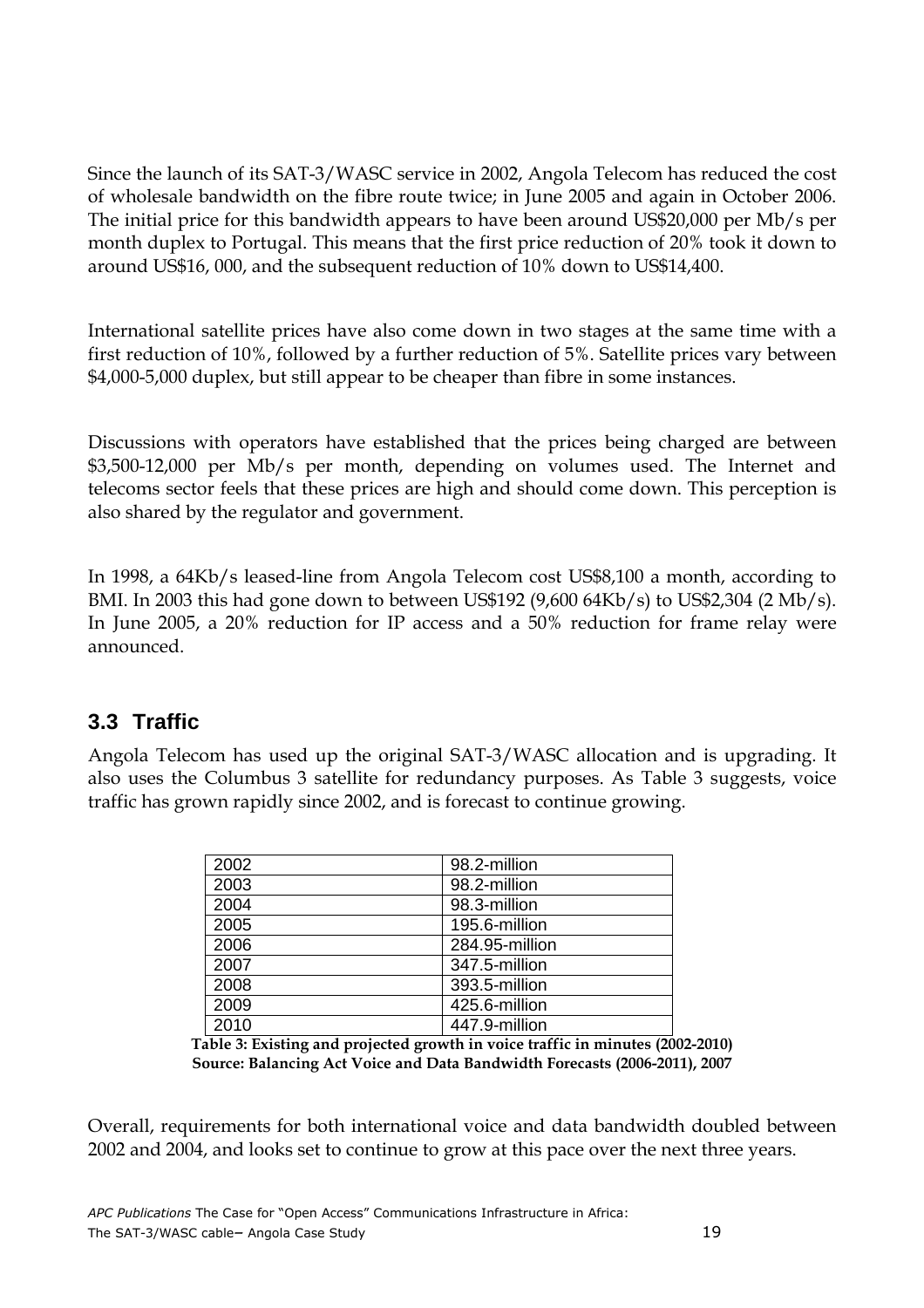The local Internet exchange point has a consistent pattern of between 200-300 64Kb/s traffic exchanged per month with occasional 'spikes' of 500 64Kb/s. By comparison, MOZIX, the local exchange point in Mozambique, exchanges 6 Mb/s.<sup>8</sup>

# **4 Analysis of access to SAT-3/WASC**

## **4.1 Legislation and regulation**

Angola follows the pattern of Portuguese law with the publication of laws that are then followed by decrees. There are some general laws affecting the sector, as well as specific legislation.

The 'Law of delimitation of the sectors of economic activity (05/02)' defines those areas in telecommunications open to the private sector and those reserved for the government of Angola. The operation of the 'basic' telecommunications network (rede basico) is described as a function where the state has an absolute monopoly. Local networks, when an extension to the basic network, are part of the state's monopoly – but this applies only to government organisations or companies with a majority government stake in them. Other telecommunications services may be operated by other companies under licence.

The reality of the sector is slightly different from this framework. For example, both MS Telecom and Mundo Startel are proposing to roll out infrastructure networks. However, as the law stands at present, this kind of infrastructure roll-out would be seen as illegal.

The cornerstone of the sector's legislation is the Telecommunications Act  $8/01-11$  (May 2001). This reflects the law cited above. Foreign investors cannot currently take a majority share in telecoms operators. It also specifies that only the incumbent operator can run a nationwide public switched network for fixed services ('basic network'). This enshrines the monopoly Angola Telecom enjoys over both international fibre and satellite services.

A Telecommunications White Paper was issued, but although it was approved by the Cabinet's permanent commission, it has not yet been officially gazetted. However, sector policies are closely related to its contents. Rules for access to and provision of public telecommunications services (Decree 44/02— 6 September) define the terms and conditions for setting up, managing, and operating infrastructure and for the provision of telecommunications public services. This decree defines "[s]upport services to public

 $\overline{a}$ 

 $^8$  Via Africa: Creating local and regional IXPs [Internet Exchange Points] to save money and bandwidth, ITU,  $\,$ 2004.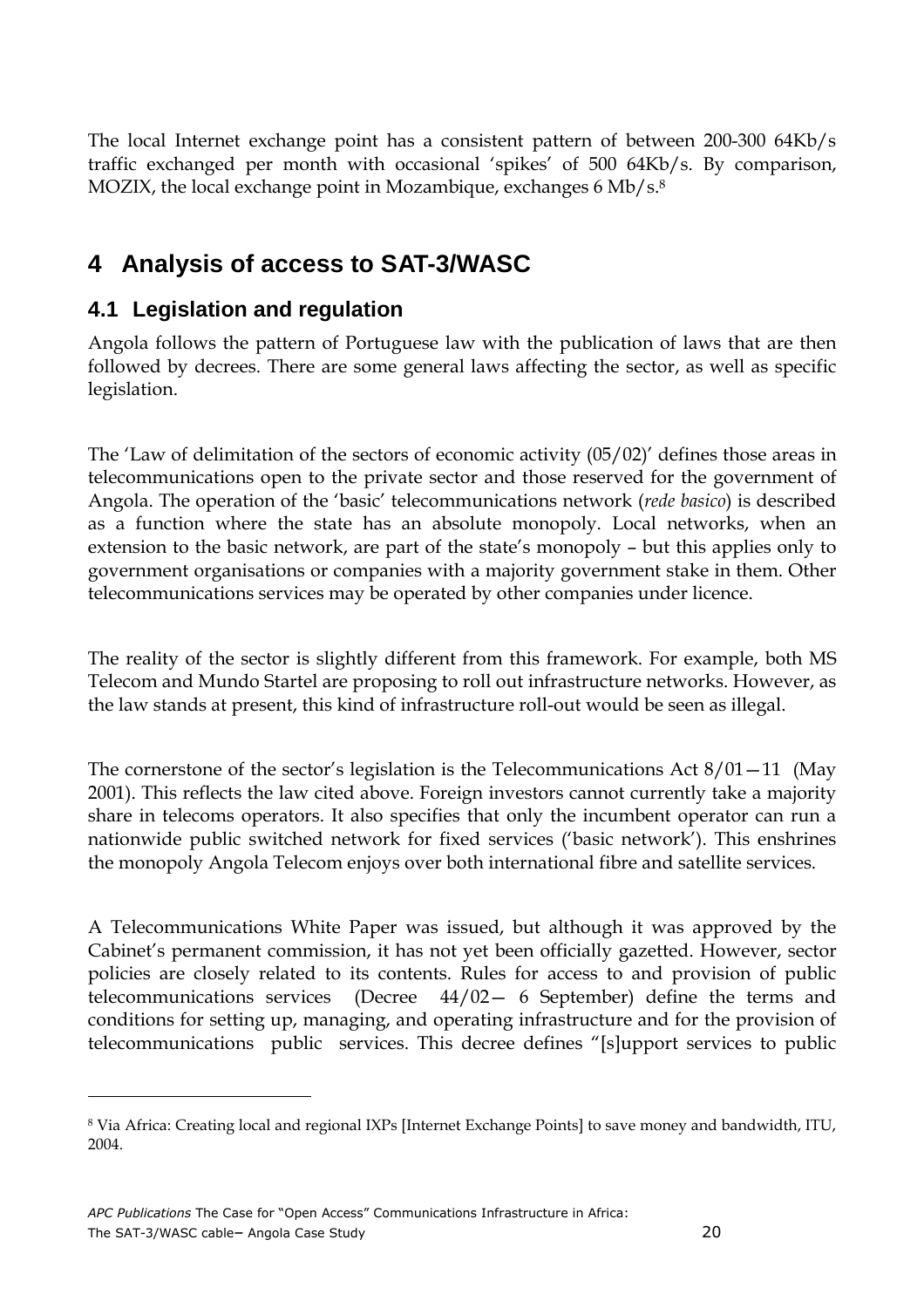telecommunications networks" as the provision of transmission or interconnection resources to "transport" transit traffic from/to other public telecommunications networks.

In Article 8.1, the decree states that "fixed nationwide telephony services" and "support services to public telecommunications networks" are a monopoly of the incumbent operator. Rules applicable to public telecommunications services (Decree 45/02) set out the conditions that govern contractual relations between operators and customers, aiming to provide appropriate telecommunications services to all the citizens of Angola (universal service).

There is price regulation based on the 'price cap' model that establishes a framework for operators when they set prices. The level of SAT-3/WASC prices has been a discussion point between the sector, the regulator and government since the service was launched, but the regulator has not chosen to intervene. In the earlier years of SAT-3/WASC the government was persuaded by the incumbent's argument that it needed to recoup its investment in the project. Five years later this argument is much more open to question and the incumbent is under pressure to lower its prices further.

This pressure to lower prices has been increased by the existence of the grey market in international calling that uses VoIP. In legal terms, VoIP is currently in an anomalous position as there is no law or decree outlawing or approving its existence. Both MS Telecom and the shortly to be launched Mundo Startel operate IP networks using VoIP. MS Telecom offer extremely competitive international calling rates on a VoIP service delivered using iWay satellite equipment.

Set up under a Ministry of Post and Telecommunications decree (12/99), INACOM is separate from the ministry, but not wholly independent. Licences are issued by the sector minister or, following his delegation, by INACOM. As the Telecommunications Regulators Association of Africa website (www.acreg.org) makes clear: "Regulator does not act independently of Minister."

Although the government has discussed privatising Angola Telecom, historic legislation does not really accommodate such a course of action. A succession of different pieces of legislation has slightly amended the definition of the functions reserved for government in terms of infrastructure. But there is a building frustration among operators and users about the relatively slow pace of Angola Telecom's national infrastructure roll-out and the high international monopoly prices.

The telecommunications law also established the basis for a Universal Service Fund (FADCOM), although it is still not yet operational.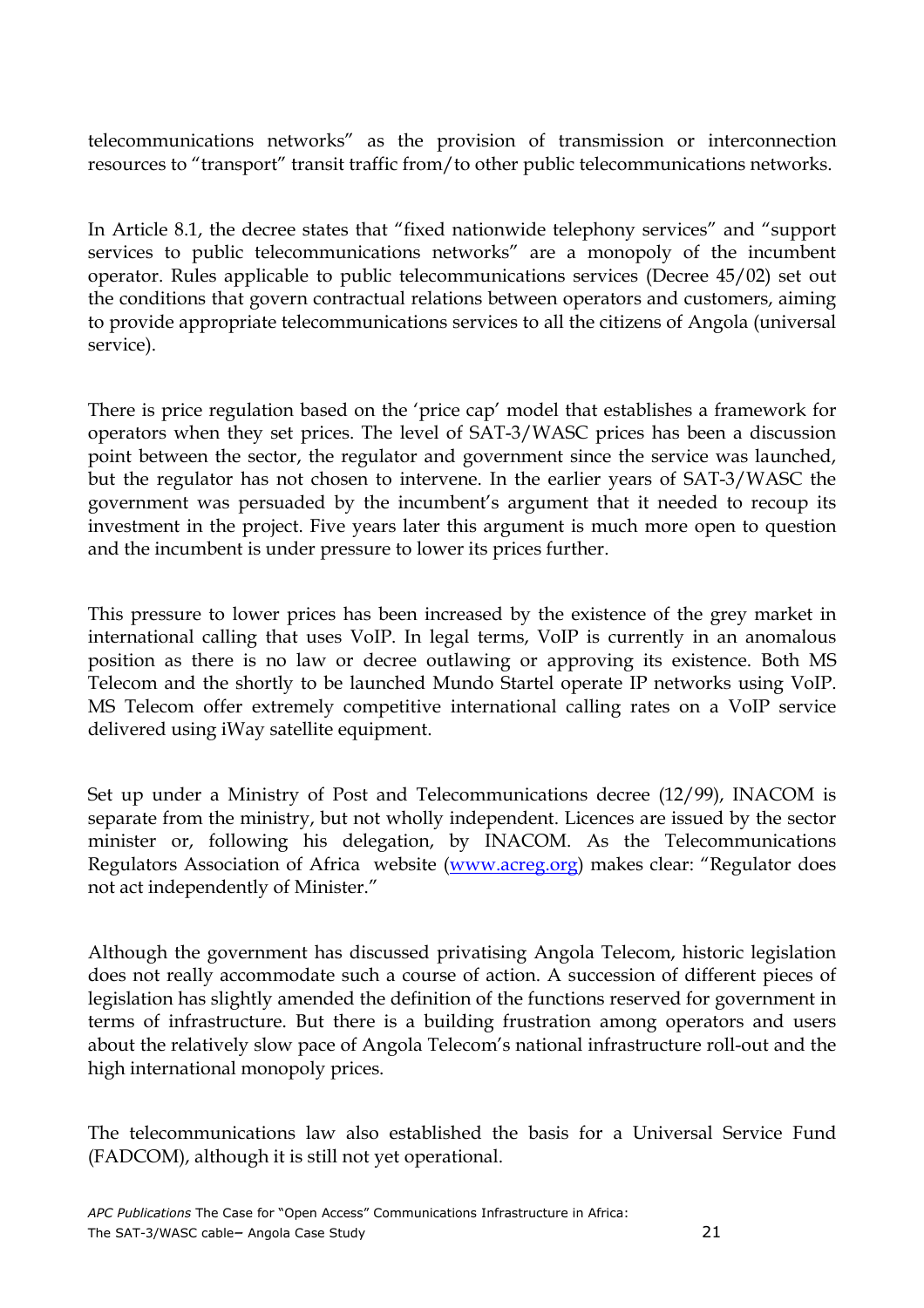### **4.2 Dispute resolution mechanisms and decisions**

The Telecommunications Act (08/01—11 May 2001) defines the framework for interconnection. INACOM is given the task of determining the "procedures and conditions for the interconnection of the different telecommunications networks in the country". Article 20 of the Telecommunications Act defines interconnection as being "mandatory" where operators are "functionally compatible."

Within the terms of the law and regulation, carriers can freely negotiate terms for interconnection. The regulator's role is to manage numbering and network issues in a "non-discriminatory and transparent manner" and "ensuring compliance with international commitments". Angola has been a World Trade Organisation member since 1996 and is covered by the GATS services agreement that governs competition in the services sector. There does not appear to be either any commitment or exemption under the agreement, although the government has lodged an exemption relating to capacity reserved for national shipping lines.

Article 22 of the Telecommunications Act gives the state the right to intervene "whenever compliance with the social function of a public telecommunications network is at risk, or when situations that severely affect the rights of its subscribers occur". It outlines a range of circumstances including "unjustified refusal of requested interconnection".

INACOM prepared a draft paper on interconnection and, after public consultation, it was approved by cabinet. As elsewhere, carriers are free to negotiate interconnection prices, but if there is no agreement, then INACOM can step in and impose a settlement on the parties involved.

In practice, there have been no disputes over interconnection. The factors that have led to this relatively quiet interconnection regime are two-fold, and both relate to a relative lack of competition in the market.

Firstly, Angola Telecom is the monopoly provider, and it would take a fairly brave operator to mount a challenge. Because it is a monopoly operator that is not yet fully commercialised, it is hard to identify clearly its underlying costs in terms of network service provision.

Secondly, with only two competing mobile operators (each with government shareholders, Angola Telecom and Sonangol), there is not much incentive to challenge the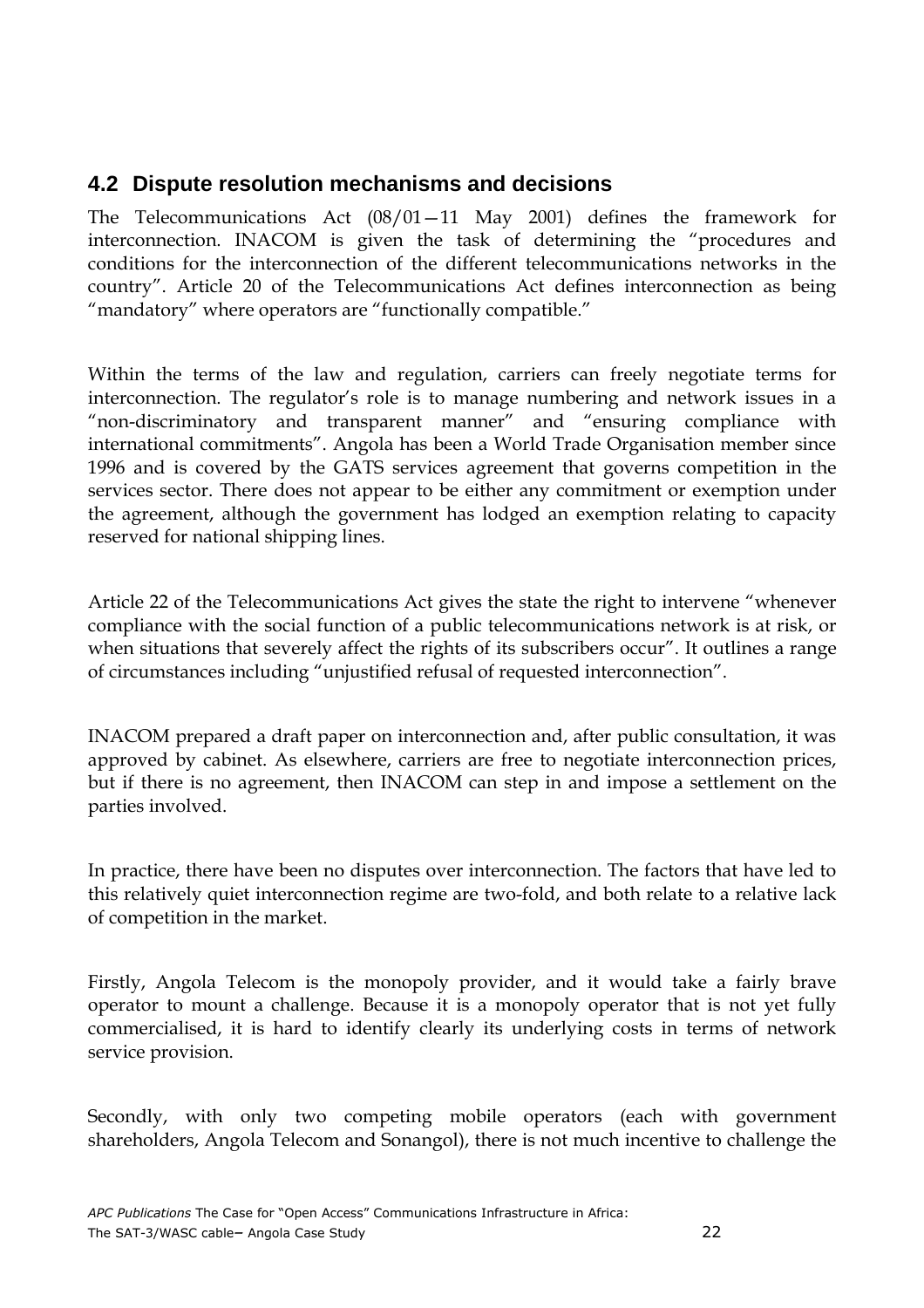existing order. Both have been negotiated relatively good interconnection agreements and are content to let 'sleeping dogs lie'.

However, there is a clear understanding that if there were a greater level of competition – particularly at the international level – they would in all probability choose another provider. And, in some cases, operators (including MS Telecom and Mundo Startel) are sufficiently convinced that prices ought to be cheaper that they are planning to selfprovision some element of national network infrastructure and offer capacity to others, particularly between Angola's main cities. INACOM has the right to challenge them on this issue.

## **4.3 Investment and business environment in Angola**

The investment environment in Angola has two elements: the legal framework governing investment, and the perception of political risk. Private investment legislation (11/03) sought to create a level playing field between domestic and foreign investors. From an investor point of view, the main risk is that the legislation enshrines the right of the state to nationalise a business, although, as elsewhere, it does guarantee compensation.

However, the Telecommunications Act says that a majority share of foreign private capital is not allowed in public telecommunications and value-added operators (Article 18 says that foreign companies are not allowed to own more than 50%). The public dispute between the government and Portugal Telecom about its minority shareholding in the mobile operator Unitel is perhaps a practical illustration of the difficulties that are inherent in both the framing and the practice of the law.

Although the regulatory framework is becoming more developed, there are a number of areas that are subject to movement, particularly those dealing with market liberalisation. Furthermore, because the regulator is subject to ministerial direction on large decisions (like licensing the services of new foreign investors), much of the power over these decisions lies directly in the hands of the minister. It is hard to create a more open, liberalised sector where so many of the key decisions are directly in the hands of the government. Given this, together with government stakes in the mobile operators, the argument is made that government investment will actually force out private investment.

Another weakness is the shortage of local capital both in the financial and banking sectors. Although there are plans to open a Luanda Stock Exchange, those with access to private capital of any scale are few in number. Without local capital, it is hard for local entrepreneurs to compete with an extremely well-endowed state-owned company like MS Telecom.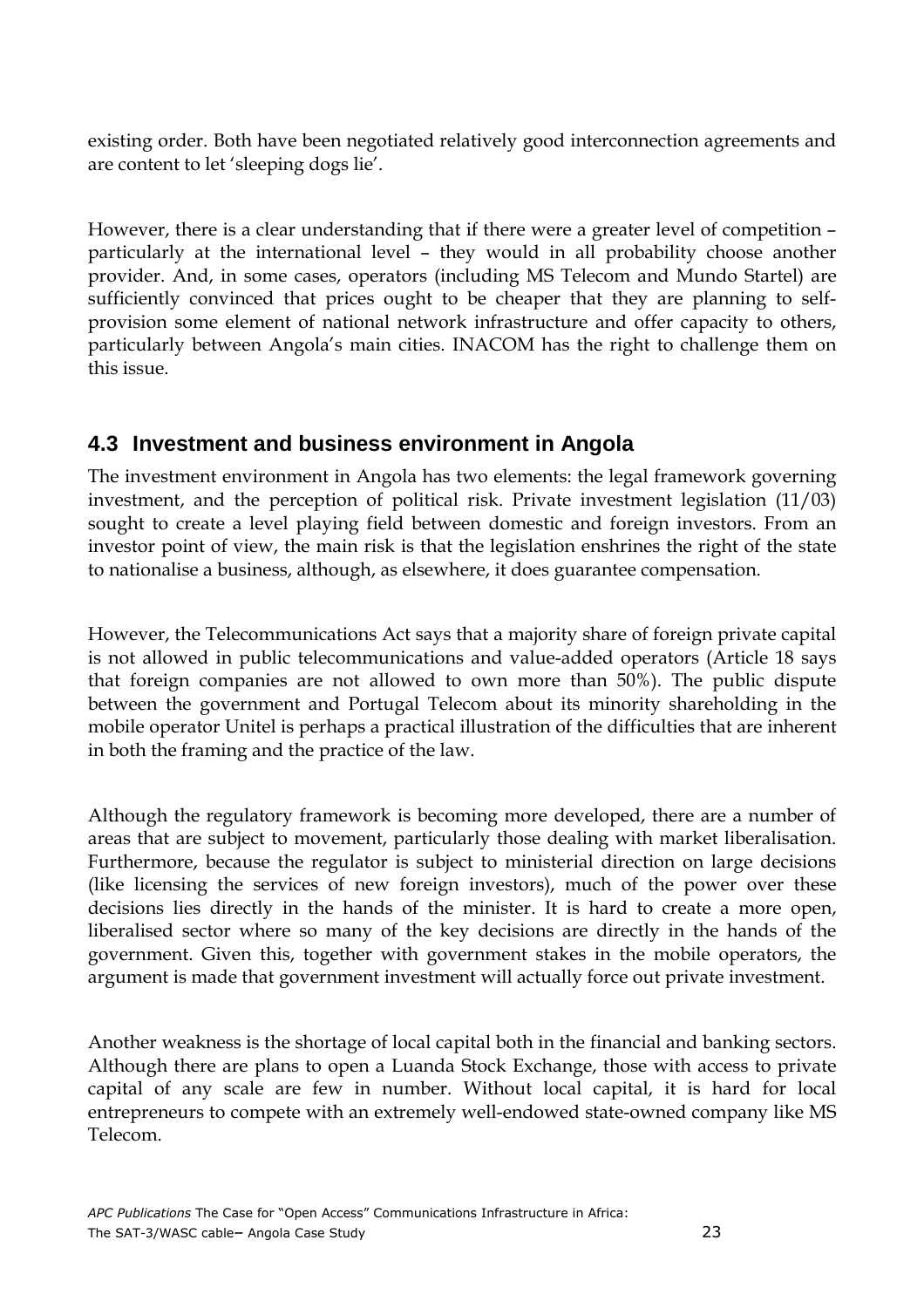To be fair, circumstances are changing, and the present position in the sector may simply be a moment of transition. There are certainly forces in government that would like to see things change, and they may well get their way over the next five years. A defining moment will be if and when a third mobile licence is granted, and how that company is set up. At the same time, there are an increasing number of foreign investors in Angola who enjoy the protection of a legal system, and pay taxes to the government.

## **4.4 Politicization of the sector**

Elsewhere in Africa, the existence of 5-10 independently-owned ISPs usually led to the creation of a vigorous lobbying and advocacy body that articulated the needs of these organisations. Three things have changed the market fundamentally:

- Growth in Internet subscribers has slowed down or stopped completely, leading to a consolidation among ISPs, sometimes with them being bought by other companies like mobile operators;
- Incumbent telcos have increasingly launched their own ADSL broadband products and have wrested back some control over market share and price from independent ISPs;
- With a large number of mobile operators implementing data upgrades on their networks, mobile companies are increasingly taking over what was formerly the territory of independent ISPs. Indeed, some like Orange in Botswana have obtained unified licences and intend to offer both wireless and fixed broadband products.

In these circumstances, what was a particular interest group with an often sharply articulated point of view becomes a much more general interest group representing largely established players with different concerns. This description holds true for Angola where there are now very few independent ISPs. Where they exist, their market share and influence is relatively small.

The formation of an Internet Exchange Point (IXP) is often the precursor for the setting up of an ISP association. The Angolan IXP has four members: Multitel (a subsidiary of Portugal Telecom), Angola Telecom, SNet and MS Telecom. Others are planning to join, including Mundo Startel, Maxnet and ACS. TV Cabo have also been asked to join.

### **4.5 Human resource capacity**

The availability of skilled capacity is a dominant problem both in the telecoms sector and in the wider economy. The most obvious example is the situation in the oil industry where the use of foreign labour means that all the main hotels in Luanda are booked out two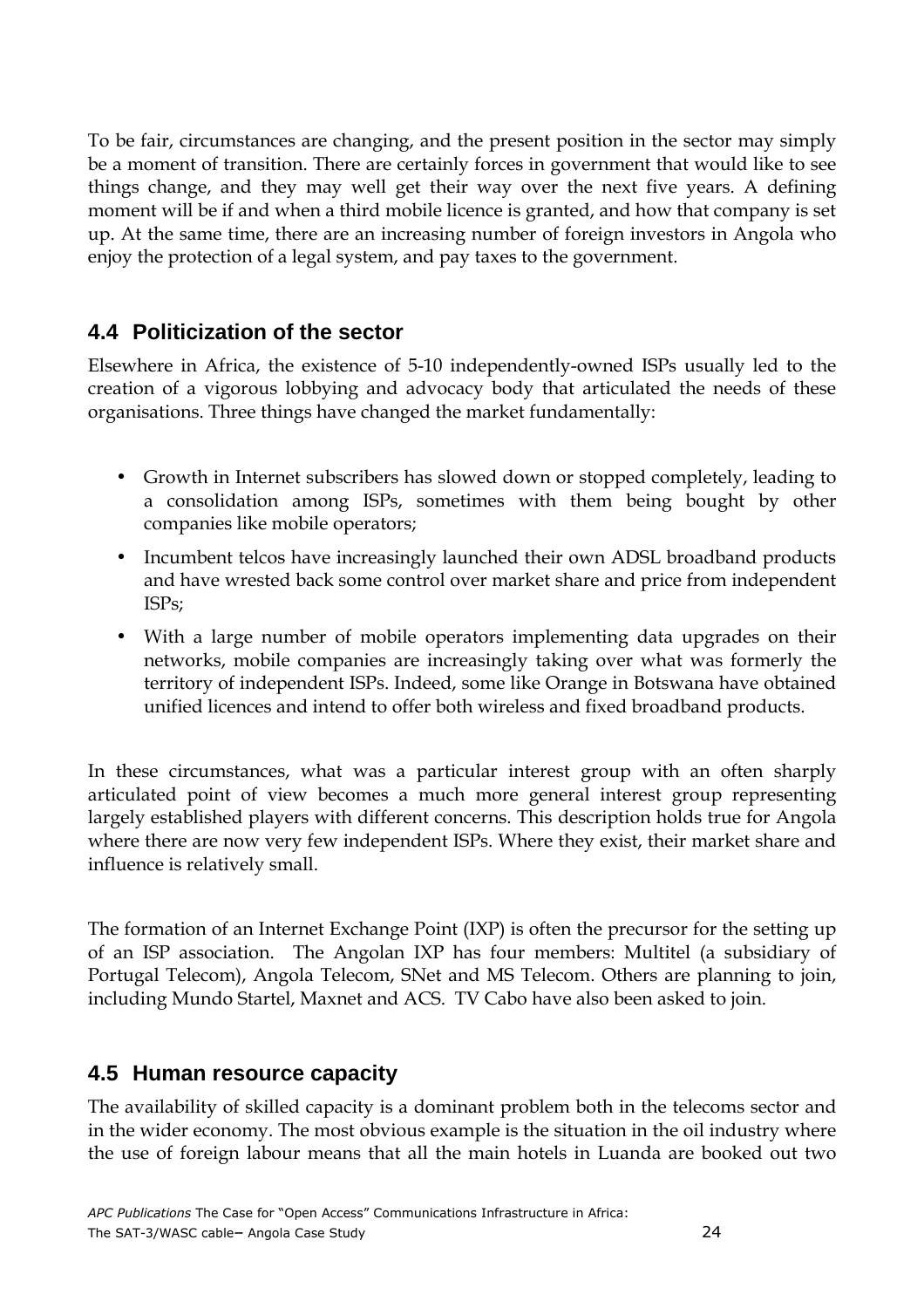months in advance. Another measure of the same factor is that the researchers were told informally that 15,000 visas a week are being issued for entry into Angola.

The impact of what by any measure was a long civil war has led to the disruption of both the economy and education, two of the main locations for acquiring knowledge, skills and experience. It is only relatively recently that the economy has begun to grow again and provide more jobs locally.

Both the government and regulator have limited capacity in terms of the kinds of skills required to address market liberalisation issues. Specifically in terms of SAT-3/WASC, there is a general familiarity with the debates around pricing, ownership and control, but understandably much less knowledge of specific ways of addressing these issues.

# **5 Conclusion**

As in other African countries, there are a number of external inhibitors to access that may slow down the growth of and access to bandwidth. In Angola, the single overriding factor is the impact of the civil war on the development of the country.

The government is spending very large amounts of money in improving the infrastructure of the country ahead of the next elections. This level of spending cannot fail to have an impact on the lives of people in the country, particularly those in the capital Luanda. But the issue remains whether this public sector-fuelled economic growth will be sustainable in the long-term, and the degree to which it is capable of laying the foundations for the private sector in the country.

Part of the government's difficulty is that in order to be successful with the economy, it needs to open it up to even greater competition, which should bring in private investment outside of the oil sector. For example, a third mobile operator would undoubtedly spur both price competition (leading to a greater number of users) and coverage competition (expanding those who might have access). And the building of a new network would attract significant additional investment.

This kind of liberalisation requires a number of things that are not always in full supply. As the government leaves behind the legacy of a 'war economy', it needs to shed the instincts and attitudes of the planned economy where it was closely involved in every aspect of economic activity. Achieving this shift requires both the political will to make such a transition, but also the capacity to oversee greater levels of liberalisation. Whether the government has the ability to create the circumstances for a more widely liberalised economy remains an open question.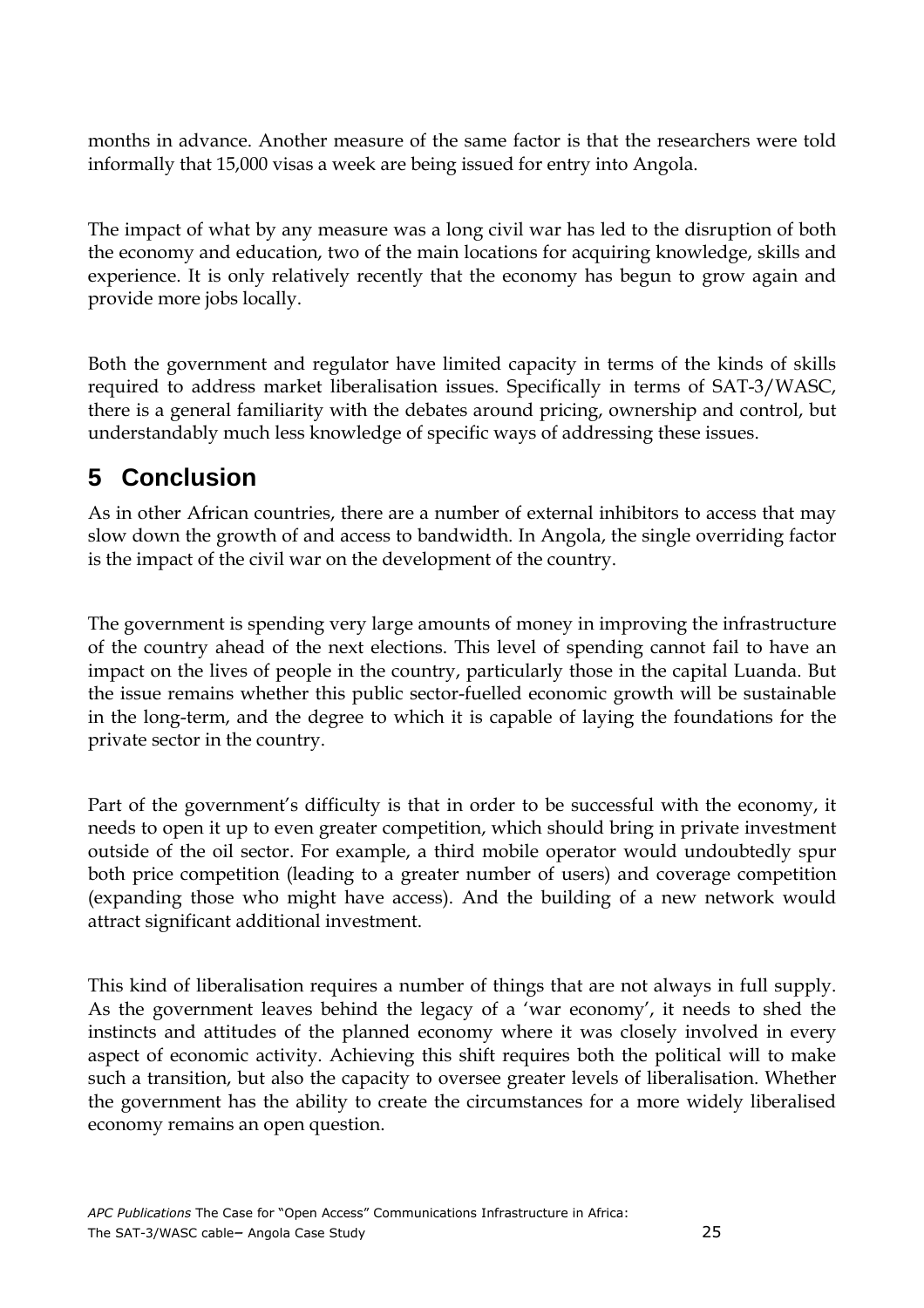# **6 Glossary**

| 3G             | Third Generation (mobile technology)         |
|----------------|----------------------------------------------|
| <b>ADSL</b>    | Asymmetric Digital Subscriber Line           |
| <b>CDMA</b>    | <b>Code Division Multiple Access</b>         |
| <b>DSL</b>     | Digital Subscriber Line                      |
| E1             | A bi-directional (full duplex) 2Mb/s link    |
| <b>EDGE</b>    | <b>Enhanced Data Rates for GSM Evolution</b> |
| EV-DO          | Evolution - Data Only (CDMA)                 |
| <b>FDI</b>     | Foreign Direct Investment                    |
| <b>FL-LRIC</b> | Forward-Looking Long Run Incremental Costs   |
| <b>GPRS</b>    | General Packet Radio Service                 |
| <b>GSM</b>     | Global System for Mobile communication       |
| <b>HSDPA</b>   | <b>High Speed Download Packet Access</b>     |
| IMF            | <b>International Monetary Fund</b>           |
| <b>ISDN</b>    | <b>Integrated Services Digital Network</b>   |
| <b>ISP</b>     | <b>Internet Service Provider</b>             |
| ITU            | International Telecommunication Union        |
| Kb/s           | Kilobits per second                          |
| <b>LAN</b>     | Local Area Network                           |
| Mb/s           | Megabits per second                          |
| MIU km         | Minimum Investment Unit kilometers           |
| <b>NLOS</b>    | Non Line of Sight                            |
| <b>PDH</b>     | Plesiochronous Digital Hierarchy             |
| <b>RIO</b>     | Reference Interconnection Offer              |